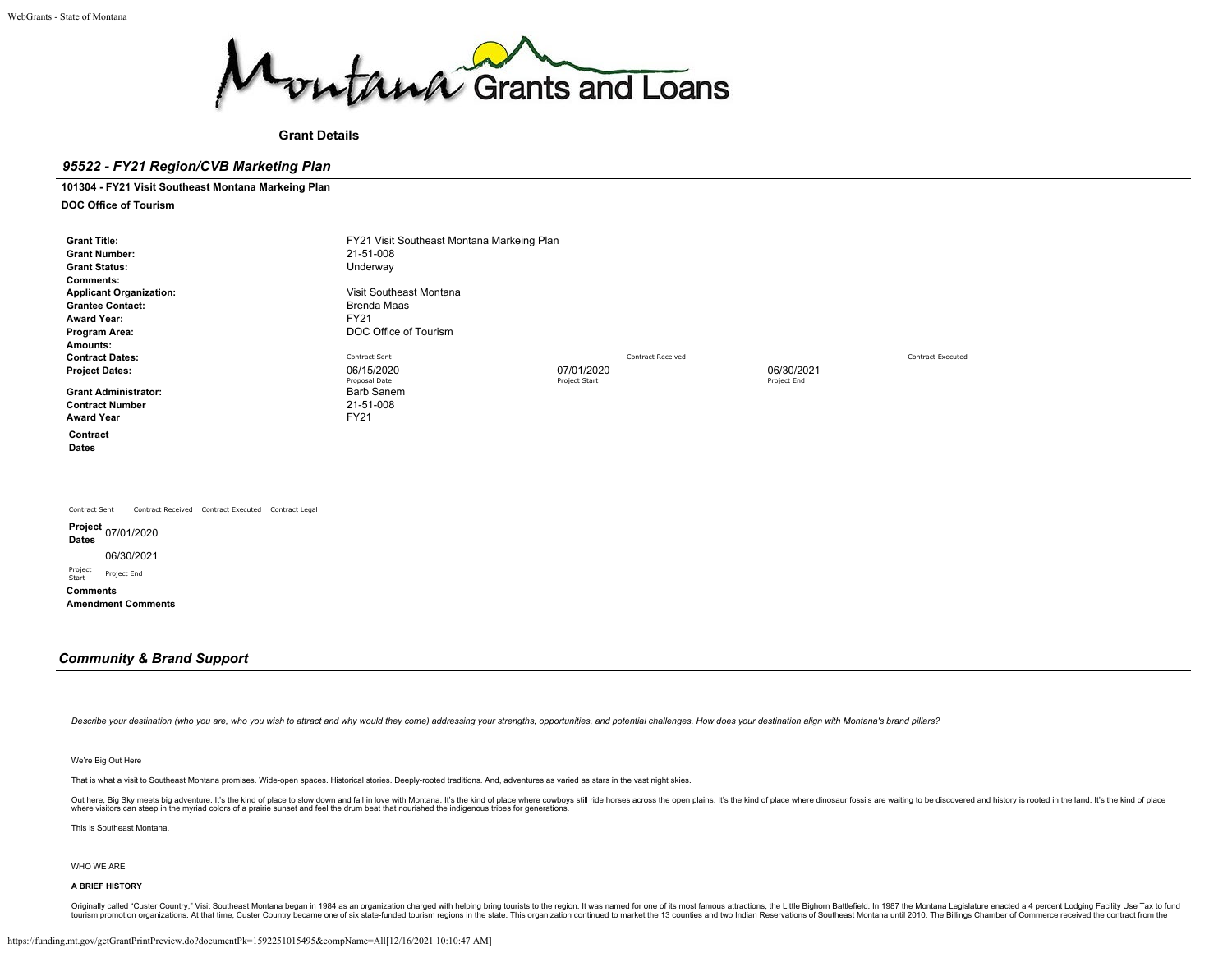Montana Department of Commerce to manage the region and the organization moved from Forsyth to Billings. In 2012, the Custer Country Board of Directors voted to change the name of the region to "Visit Southeast Montana."

From a traveler's perspective, it may seem like there is not much "out here" but the FY21 campaign will demonstrate otherwise.

#### **THE ORGANIZATION**

Visit Southeast Montana is a private, nonprofit organization managed by the Billings Chamber of Commerce. We serve as a voice for Southeast Montana's tourism and hospitality industries, seeking to promote the region's many one of the region's top economic drivers, especially when changes to local and state-wide legislation are considered. Visit Southeast Montana consists of two full-time staff members under contract with the Montana Departme from across the region.

Visit Southeast Montana partners with the region's three Convention & Visitors Bureaus (Billings. Miles City and Glendive) along with hoteliers, chambers of commerce and other tourism-related entities including state parks and restaurants to quide services, art galleries and private tour operators. The stakeholders and tourism partners of Southeast Montana provide the essence, flavor, identity and unique character of the region.

IDENTITY

#### **Key Characteristics**

This vast region, blessed with a diversity of people, geography and cultures, prides itself on connecting with visitors who enjoy our six very distinctive characteristics:

#### **1. Outdoor Recreation**

There is no doubt that opportunities for outdoor recreation abound across Southeast Montana - many exist on public lands and waterways. Fisherman will appreciate the world-class fishing opportunities available along the Bi and the Paddlefish Harvest along the banks of the Yellowstone River near Glendive, along with an emerging bass fishery on the Yellowstone River. Hunters continue to pay premium prices to travel to the Powder River Rive and National Forest, Chalk Buttes, Terry Badlands and Medicine Rocks State Park, along with the fore-mentioned Bighorn Canyon National Recreation Area. Makoshika State Park, Montana's largest state park, features some of the n pristine. The wide-open prairies of Southeast Montana region also boasts some of the darkest night skies – ideal for stargazing and planet observing – in the high plains of the inner Rocky Mountain region of the U.S.

#### **2. Western Authenticity**

Many states and regions like to think they possess true western culture, but in SEMT's rural communities, as well as the cities such as Billings and Miles City, visitors can get a true picture of everything that was right rodeos, Southeast Montana communities have kept western hospitality alive. Standout western events include the Bucking Horse Sale in Miles City, the NILE and Chase Hawkes Rodeos in Billings and Little Bighorn Days in Hardi rodeo almost every weekend of the warm season, plus plenty in other months. Authenticity is the key word when listing this strength. Simply traveling across the region solidifies that experience when a visitor may have to lifestyle while visiting Southeast Montana's small communities and businesses.

#### **3. Historical Significance**

Southeast Montana contains a wealth of historical sites which are internationally known and are of great significance to the story of America. The Little Bighorn Battlefield National Monument, site of Custer's Last Stand a the third most-visited destination in Montana behind Yellowstone and Glacier National Parks. Pompeys Pillar National Monument bears William Clark's signature and is one the only remaining in-the-field, physical evidence of

FY21 will see an enhanced Trail to the Little Bighorn, which is funded by the Eastern Montana Tourism Initiative, roll out as a centerpiece tourism product that connects the dots between the Little Bighorn Battlefield and

Many other state parks, museums and historic sites tell their own stories of pioneer life on the prairie, the Native American struggle to leave behind their nomadic way of life and the impact of the cattle trade on the Ame American West and can be experienced in Southeast Montana.

#### **4. Accessibility and Facilities**

Southeast Montana is fortunate to contain two of the state's busiest highways. Interstate 94 and Interstate 99 and Interstate 99 and Interstate 90 that funnel drive-traffic directly into Southeast Montana, converging in Bi alternative into the region.

Located within a day's drive from the major metropolitan areas of Denver and Minneapolis-St. Paul, plus all of Montana, Wyoming, North Dakota and South Dakota, the Southeast Montana region is truly accessible for a vast dr Alaska/Horizon Airlines direct service to 10 destinations, including seasonal direct service to/from Chicago, will complete a major expansion and remodel. Shoppers are also drawn to Billings, the state's largest city, for in Southeast Montana are incredibly diverse, including everything from 4-star hotels, to charming bed and breakfasts, RV parks, rustic camping, hunting and fishing lodges.

#### **5. Dinosaur Adventure**

The plains, prairies and buttes of Southeast Montana are dinosaur country. Famous dinosaurs taken from the Southeast Montana area of the Hell Creek Formation include Tyrannosaurus Rex, Maiasaura and Triceratops. Walk with that are active members of the well-established Montana Dinosaur Trail. The museums showcase the many paleontological treasures which have been discovered in Eastern Montana. Museums of particular interest to dinosaur enth Museum, Frontier Gateway Museum and the Makoshika State Park Interpretive Center. Individuals and families can also opt for a private fossil dig or work with a paleo adventure in Makoshika State Park. This broad category i

#### **6. Native American Culture**

When visitors from the eastern U.S., Europe, and Asia visit the West, they are innately curious about Native American culture. They grew up reading stories and watching the movies about the tribes that once dominated the A of the last great Native American cultural events, held annually on the Crow Reservation. This event gives visitors the opportunity to witness how Native American culture has evolved and the importance the tribes continue incredible variety of historical sites, as well as opportunities to purchase hand-made gifts and educational experiences presented by local tour guides. The history of the region is inseparable from the history of the trib

#### Key Challenges Facing the Region

#### **1. Perception that Montana is far away and difficult to travel to.**

According to the 2016 Montana Destination Brand Research Study by Destination Analysts. Montana is perceived as challenging to access with associated time and cost that prohibits visitation. Conversely, Colorado (the top r potential for vacation road trip, family-friendly environment, national parks, winter recreational activities and places "I most want to visit." However, Montana as a whole and Southeast Montana specifically are well-posit authenticity; high costs and over-development. However, in the post-COVID crisis environment, this "far away" concept could prove to make Southeast Montana more desirable than other travel locations.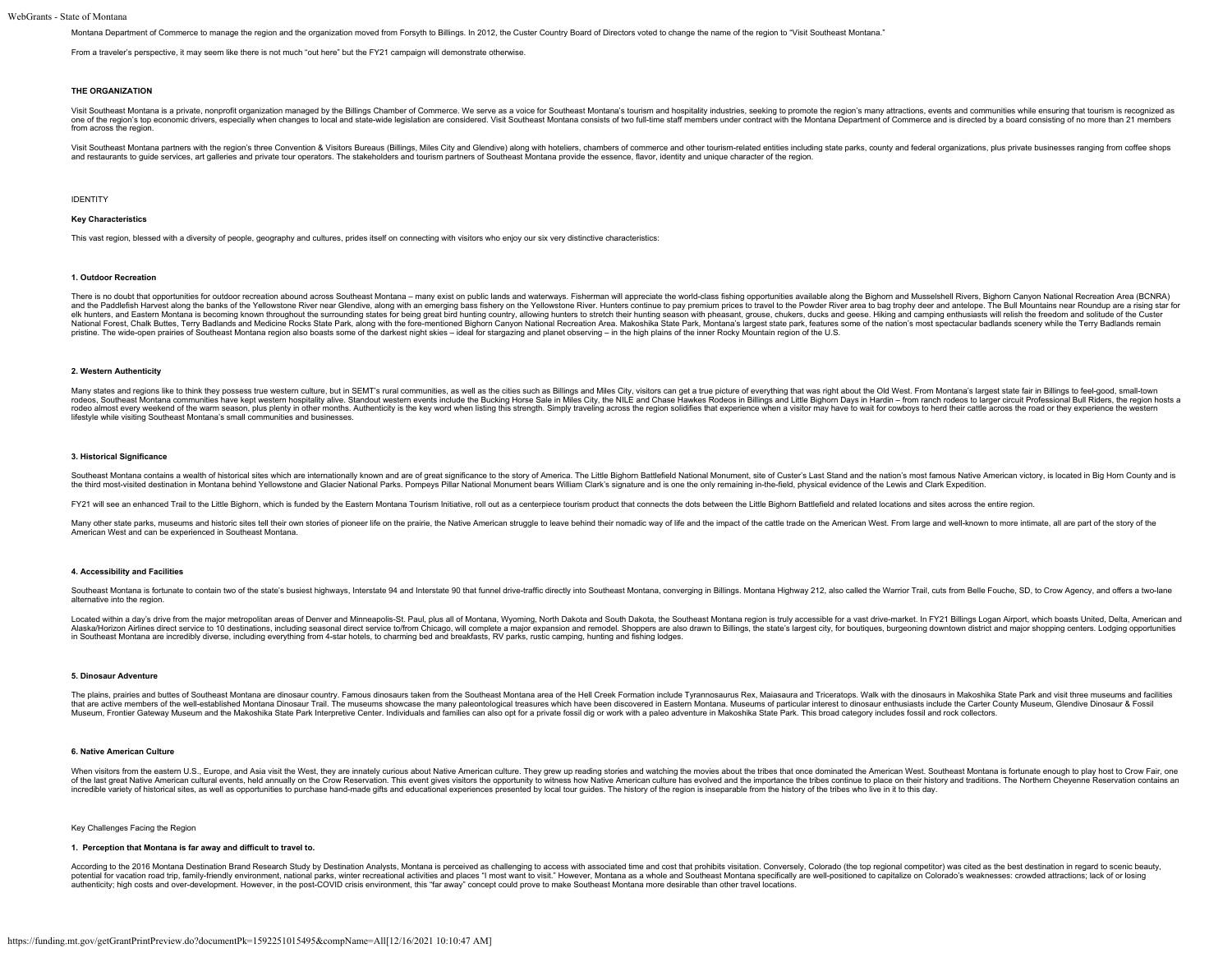#### **2. "Regions" are confusing.**

Tourists typically do not travel via regions, but rather travel to destinations. That is where the identity starts. A marketing campaign that weaves destinations with geographic location will enhance the brand. Additionall region. While the Montana brand should, and does, include Southeast Montana, it is easy for the individuality of the region to be lost within the greater whole. The challenge is to be distinctive while still intertwined wi

#### **3. Distances Between Services.**

Today's traveler has higher expectations in terms of cellular service and connectivity to a global network. Conductivity and access to instant, digital information has been especially enhanced during the COVID Crisis. Whil very element may also enhance its appeal in the post-COVID environment, as long as travelers know what to expect. For example, continuing the "We're Big Out Here" concept into a mini-marketing campaign that includes tear-o distance" and open spaces.

#### **4. Underdeveloped Tourism Product.**

Research from both Destination Analysts and the Institute of Tourism and Recreation Research has identified outdoor recreation as a top activity for Southeast Montana's target audience. Despite the wealth of unspoiled natu within the region will help identify tourism products that need assistance for wayfinding, signage and potential promotion. Additionally, working with these partners to secure tourism grants from the Montana Office of Tour Office of Outdoor Recreation is also a key partner, as is Tribal Tourism.

In addition, we anecdotally hear that visitors want a "Western" experience, yet the region lacks tourism products like trail rides, guided tours/agri-tourism and the like. These types of products greatly enhance the visito all these efforts. However, please note that post-COVID, outdoor recreation will likely be an even more popular activity for locals and tourists alike, which may stress this under-developed product, especially public acces

#### **5. COVID-19 Crisis**

Likely this challenge does not need any introduction. At this time (April 2020), the Montana Governor's Stay Home Directive was in place until April 24. This challenge is, of course, ever-changing but the response to the C

#### **Describe your destination.**

The typical traveler makes travel decisions in a three-phase process. These phases are Inspiration, Orientation, and Facilitation.

The INSPIRATION PHASE is the one in which the traveler is made aware of the general product and develops a desire to visit the destination. This phase is masterfully executed by the Montana Office of Tourism and Business D visitors to the state each year. Visit Southeast Montana reinforces this inspiration with region-specific images and video.

The ORIENTATION PHASE is where the traveller begins researching the details of his or her trip. This phase focuses on the route the traveler will take to arrive at their chosen destination and the mode of transportation th

The FACILITATION PHASE is where the traveler tries to find things to see and do at the destination and on the way to the destination. This may include planning alternate routes and overnight stays to break the drive up int

Visit Southeast Montana will focus on the Orientation and Facilitation phases. In this way we can target the 'low hanging fruit' already traveling through our region on the way to Yellowstone National Park and other Montan Montana brand for outdoor recreation, for example, without the disadvantages like over-crowding and expensive fees found with other DMOs. Finally, we will also promote the Inspiration and Faciltation phases to regional tra

#### **Optional: Include attachments here**

*a. Define your target markets (demographic, geopgraphic and psychographic).*

Prior to the COVID Crisis, Visit Southeast Montana paralleled the target market identified by the Montana Office of Tourism and Business Development, as identified here.

According to the 2016 Montana Destination Brand Research Study by Destination Analysts, the High-Profile Visitor (HPV) is not only attracted to Montana, he/she sees the destination as more attractive and competitive when c

- City dwellers (not rural and not suburban)
- Married with children
- Well-educated
- Affluent (>\$80K)
- Younger (average age 36.4)
- Frequent travelers
- Male-oriented (54.3% male vs 45.7% female)
- Strongly attracted to and familiar with Montana's tourism offerings
- Likely repeat visitors
- Outdoor-oriented travelers (psychographic index)

The HPV's desired activity on a Montana trip relates directly to their psychographic profile of being outdoor-oriented travelers with these favored activities, as indicated in this graph.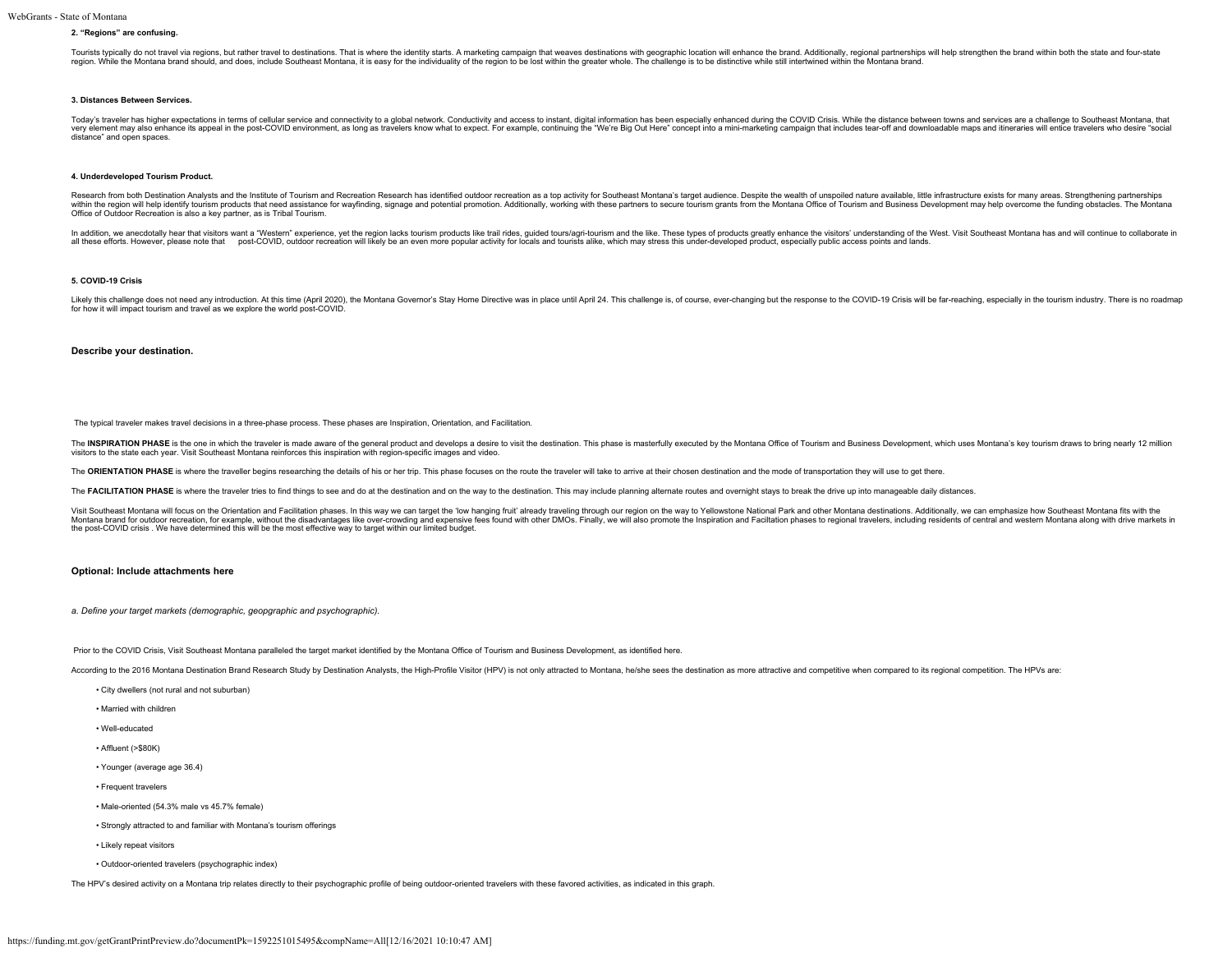#### **10 of the top 12 Desired Activities all align with the SEMT's pillars.**

Additionally, Destination Analysts identified two niche markets: Family travelers and history buffs. Both niches align with Southeast Montana's strengths, with history buffs fitting a cross-section of SEMT's historical sig

Visit Southeast Montana will continue to build on these target markets – as budget allows; however, we will pivot to focus on niche markets as identified here.

#### NICHE MARKETS

Research conducted by the Institute for Tourism & Recreation Research supported a premise that many in the tourism industry have repeatedly stated: We - residents of Montana - love this vast, complex state and travel exten report, including both resident and nonresident travel spending, total travel industry spending in Montana is \$6.23 billion dollars; 54 percent contributed by nonresidents and 46 percent by resident travel within the state

Based on this data, Visit Southeast Montana will continue its post-COVID mini-campaign directed at the western side of Montana, identified as Bozeman, to Lewistown, and west. We will specifically highlight the Outdoor Recr fishing) activities for broad recreational appeal. In contrast to Montana's mountains, the badlands, breaks, buttes, canyons, coulees and flowing rivers of Southeast Montana offer unexplored opportunities for Montana resid

According to the data requested from and compiled by Montana Fish, Wildlife and Parks, hunting also bring non-resident travelers to Southeast Montana (FWP Regions 5 and 7) in October and November - specifically seeking big 5 and 7) consistently originate from Washington, Minnesota and California.

Arrivalist data supports this across the majority of Southeast Montana's counties. For example, Powder River County's (Broadus) numbers peak in October - November as shown here:

Both data sources re-enforce 1) Outdoor Recreation is a top activity or "reason to visit" while 2) Neighboring states (North Dakota, South Dakota, Wyoming) along with Washington, Minnesota and Colorado are top "arrival" ma

#### **ROAD-TRIPPERS**

Also identified in the 2016 Montana Destination Brand Research Study by Destination Analytics Inc. the road-tripner market includes travelers from Midwestern states who drive through the Southeast Montana region on the way niche market.

In the post-pandemic landscape of FY21, we will focus the limited budget on Denver, Colorado, North Dakota, South Dakota, Wyoming and Minnesota, expanding into other Midwestern states as budget allows. Visitation data from resident states-of-origin at Montana's largest state park. Minnesota also appears in Visit Southeast Montana's top five list of website visitation and also in travel guide fulfillment.

According to Destination Analysts traveler sentiment surveys during the COVID Crisis (week of April 13) after the crisis abates, American travelers will seek beaches (38%), then small towns and rural communities and attrac travel by plane. as such, the road-tripper market will be incredibly important to the Southeast Montana region.

#### **History Buff**

With the Little Bighorn Battlefield National Monument averaging approximately 250,000 yisitors per year and Pompeys Pillar National Monument matching the "Visit Lewis & Clark historical sites" as the number 5 Desired Activ plus the soon-to-be-developed Trail to the Little Bighorn, Visit Southeast Montana will continue to market to the history buff in FY21.

#### **INTERNATIONAL**

The Montana Travel Trade office identifies the United Kingdom, Germany and Australia as top three target markets and Visit Southeast Montana will continue building these relationships, as this is low-cost investment for a

According to ITRR's 2018 Nonresident Visitation, Expenditures & Economic Impacts study, oversees visitors averaged \$1,186 per trip with an average stay of 5.5 days, compared to \$726 total per trip for an average of 4.59 da focus on UK, Germany and Australia makes sense.

#### *b. What are your emerging markets?*

Considering the plethora of outdoor adventure opportunities, in FY21 Visit Southeast Montana will continue to look at mountain bikers and OHV (off-highway vehicles) riders under Outdoor Recreation Pillar as emerging market spent \$15 billion on birding with 52% of those expenses spent on food and lodging. In Wyoming more than 60% of revenue from birding came from non-residents.

Additionally, astrotourism (travel specifically related to nighttime viewing of stars, moon, planets, sky) has emerged as a viable market, with the plains and less rural areas having the greatest opportunities. We will wor astro-tourism product as defined, funded and supported by the Eastern Montana Tourism Initiative.

### **Optional: Include attachments here.** [SEMT\\_marketing funnel.pdf](https://funding.mt.gov/fileDownload.jsp?filename=1588656918970_SEMT_marketing+funnel.pdf)

*c. What research supports your target marketing?*

The report, Montana: Destination Brand Research Study, which was funded by MOTBD and completed by Destination Analytics, Inc. (attached) provides valuable information about the state's brand along with opportunities that a

SEMT also incorporates ITRR data, when applicable, to further enhance understanding of the target market along with newly-acquired data from Arrivalist located at https://marketm.com/Programs/Marketing/TourismResearch (sel mid-summer, as expected, many counties actually had highest concentration of visitation in fall (late Oct - Nov), which is hunting season. By drilling down to the county level and observing trends over time, we can better

Hunting and fishing target marketing research from the Montana FWP is shown below.

| General Deer |      | General Elk |      | Turkey    |    | Migratory Bird |      |
|--------------|------|-------------|------|-----------|----|----------------|------|
| <b>WA</b>    | 4942 | <b>WA</b>   | 2446 | <b>MN</b> | 96 | <b>WA</b>      | 2446 |
| CA           | 2934 | СA          | 1984 | <b>WA</b> | 80 | CA             | 1984 |
| MN           | 2682 | MN          | 1770 | CA        | 58 | MN             | 1770 |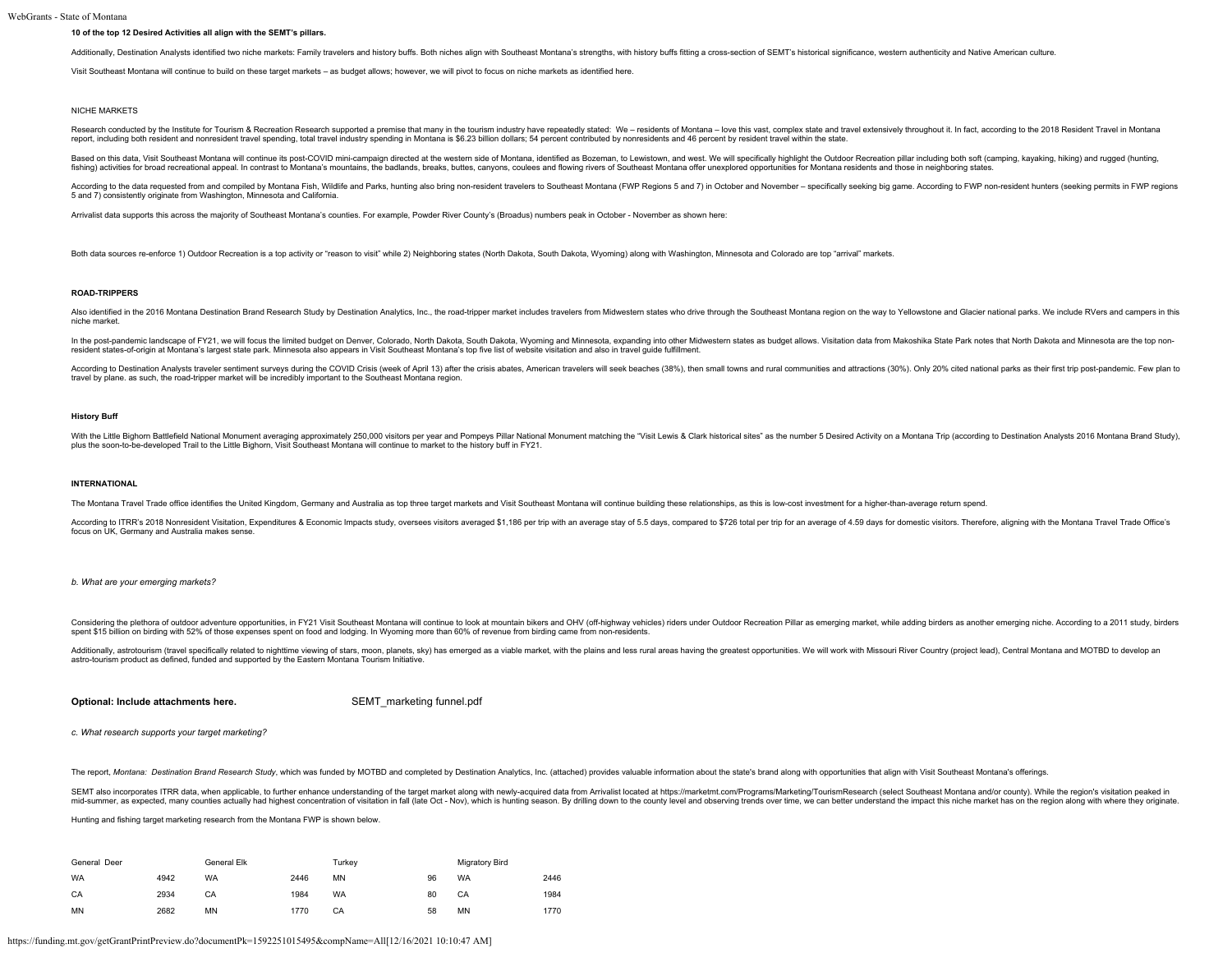| WI        | 2023 | WI        | 1324 | PA.       | 44 | WI        | 1324 |
|-----------|------|-----------|------|-----------|----|-----------|------|
| <b>ND</b> | 1557 | <b>ND</b> | 1270 | <b>ND</b> | 40 | <b>ND</b> | 1270 |
| PA        | 1412 | <b>PA</b> | 1102 | WI        | 36 | PA        | 1102 |

Visit Southeast Montana is intricately involved with the Eastern Montana Tourism Inititative and plans to fully integrate the results of this project into the regional marketing plan and budget wherever applicable, when th

Lastly, we will continue to keep our finger on the pulse of traveler sentiment in the post-COVID era via data from Destination Analysts Traveler Sentiment Surveys. For example, DA surveys during the COVID Crisis (week of A then small towns and rural communities and attractions (30%). Only 20% cited national parks as their first trip post-pandemic. Few plan to travel by plane, as such, the road-tripper market will be incredibly important for

#### **1. Grow In-region Partnerships**

A region as physically large as Southeast Montana is truly diverse, and as the foundation of Visit Southeast Montana, regional partners and stakeholders must be committed and strong. It is also within this diversity that t tourism partners will be of utmost importance – as an "inventory" process (what products and services are available and how have they changed since the COVID crisis); as support; and as project partners.

To grow and further enhance those relationships, we will focus on:

#### **FY21 ACTION**

a) Connect with more Tourism Partners and continuing the herculean effort to expand the Tourism Partner circle - new and existing - to realize the full potential of strong relationships and seek partnerships to leverage bu

b) Spend quality time within the region, presenting Visit Southeast Montana's successes and emphasizing the advantages of working with the region on joint, no-cost ventures such as the website and authentic, fresh content.

C) Evaluate Tourism Partner Workshop surveys from FY21 to develop additional, ready-to-implement topics and workshops for Partners. We will explore the idea of partnering with local economic development organizations.

**D)** Reinforce Tourism Partners website, emphasizing the tools for Partners, such as ordering bulk guides, News You Can Use (eblasts) and no-cost business listings.

#### **FY21 MEASUREABLES**

a) Track number of presentations (plus attendance at each) to in-region partners such as chambers, civic groups and the like. Give 4 presentations in FY21. Leverage that time in region for content creation (social content,

**B)** Increase visitation to Tourism Partner segment of new website by 10% and maintain open rate of 14.5% on News You Can Use (weekly e-newsletter).

**C)** Conduct marketing workshop for Tourism Partners (in 1-3 locations across SEMT) with at least 22 attending each session.

#### **2. DEVELOP MARKETING PARTNERSHIP**

In the post-COVID world, with budgets reduced by 20-50%, marketing efforts will be ultra-focused on partnerships. Rather than be an island looking for visitors, we will seek opportunities outside the region to facilitate a bureaus and programs, particularly as it pertains to tourism product development. Additionally, we will:

#### **FY21 ACTION**

a) Invite other Montana regions and CVBs to collaborate on initiatives targeted specifically to the History Buff market (i.e. battlefields or Lewis & Clark sites) or outdoor recreation, if possible. We will leverage the Ea Motorcycle Loop (working name); and the Astrotourism project, for example, to create destinations within and spanning the region.

**B)** Increase collaborative projects with Montana State Parks and/or Montana Dinosaur Trail, including advertising and/or earned media efforts.

#### **FY21 MEASUREABLES**

A) Produce six thematic-specific itineraries and/or blog post (i.e. history) in collaboration with other regions. For example, astrotourism will be promoted as its own destination project but also promoted within Southeast

 **B)** Collaborate with Montana State Parks and/or Montana Dinosaur Trail to collaborate on at least (1) media opportunity or other destination project.

#### **3. SUPPORT TOURISM PRODUCT DEVELOPMENT**

We have identified weak infrastructure and lack of tourism product (such as trail rides, quided tours, dude ranches) as a weakness in the Southeast Montana region. Travelers expect the conveniences of home with an authenti tourism products, as allowed within regulations, plus share our knowledge, expertise and influence to move a project forward. Additionally, we will monitor legislative policies that could affect tourism.

#### **FY21 ACTION**

**a)** Review the established public policy statement with the Committee and across the region, specifically during presentations (see above).

b) Seek projects that need assistance or development. For example, adding additional locations to the Trail to the Little Bighorn within the EMI project or referring a potential rancher to the agri-tourism contact with Gre

 **c)** Ensure that all legislators and county commissions are included on the Master Spreadsheet, share *News You Can Use* and invite them to attend regional presentations.

#### **FY21 MEASUREABLES**

 **a)** Share the public policy statement, which reflects Visit Southeast Montana's mission, with Tourism Partners via website and public presentations (as outlined in "Grow In-Region Partnerships" above).

**b)** Complete the Trail to the Little Bighorn project.

 **c)** Work with at least (1) Tourism Partner to submit a grant for funding from MOTBD.

#### **4. PRODUCE QUALITY MARKETING INITIATIVES**

Visit Southeast Montana's marketing methods will continue to follow the Inspiration- Orientation-Facilitation strategy outlined in this Marketing Plan. Post-COVID, the marketing landscape will look very different; it will pandemic, consumers will want reliable information from trusted brands. Most consumers expect to find that information digitally.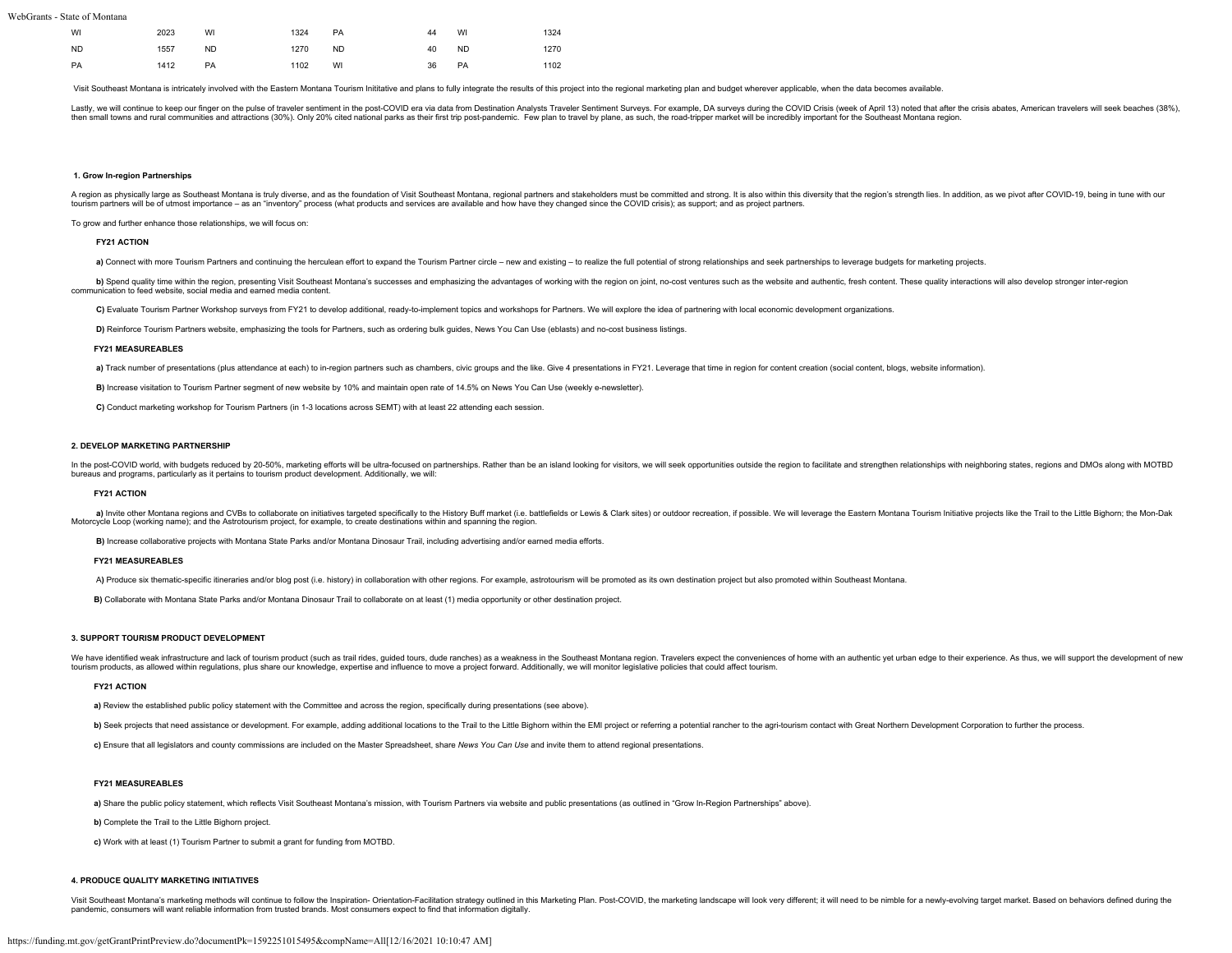A key component will be an intense focus on earned media and authentic messaging integrated across multiple platforms. This seamless melding of messaging will be subtle but consistent from advertising, to social media, to market.

#### **FY21 ACTIONS MARKETING STRATEGIES**

a) MARKETING SUPPORT: Visit Southeast Montana will continue to operate out of the shared offices in Billings; the close proximity to Visit Billings taff facilitates collaboration and promotion of Southeast Montana when lar from MOTBD along with social media opportunities, a quarterly newsletter and low-cost marketing strategies.

b) PUBLICITY, SOCIAL MEDIA & MEDIA RELATIONS: In the post-pandemic world of tourism marketing, we will pivot a bit to expand earned media in FY21, regionally, nationally and internationally, by selectively nurturing relati refined drive-market and expand into markets that match MOTBD's target market as budget allows. Cision services (earned media tracking & media/freelancer database service) are a key component to this strategy, as is utiliz

Blog content continues to be vital and will be repurposed into regional news releases; quest blogs are also ways to extend the reach of paid content with all being shared across all of Visit Southeast Montana's platforms.

c) CONSUMER ADVERTISING: This marketing method will also look different in the post-epidemic world. With an advertising budget cut by at least 50% and consumer changing behavior, we will shift to even more digital advertis SEMT). Along with Windfall, Visit Southeast Montana's agency of record, we will expand the creative of the "We're Big Out Here" campaign to emphasize the outdoor recreation assets and small town charm of the region, which

d) PHOTO LIBRARY: Stunning imagery is a key element to the inspirational piece of the marketing funnel. Since FY19, we put a concerted effort into revitalizing the photo library, including making some photos available to V photo shoots, to further leverage that budget. In March, 2019 we launched a general inspirational video across all channels, which we then refined in FY20. Moving into FY21, we will continue to expand the photo/video libra campaign. These images will be used across all platforms including social, paid and earned media in addition to printed materials, tradeshow support, fams (as requested), e-newsletters, blog posts and the ever-expanding we

e) PRINT PROJECTS: The Visit Southeast Montana Travel Guide is the foundation of all marketing efforts-it tells the story of Southeast Montana. This piece has evolved from being a bi-annual guide with no advertising to an will again leverage private funds to produce and print the guide but use marketing funds to ship and distribute this keystone piece, which functions as the heart of SEMT's print collateral.

Additionally, we will develop and print other collateral to fit niche markets. For example, thematic itineraries, like history, as developed for the travel guide and website can also be printed for distribution via VICs or

f) TELEMARKETING/FULFILLMENT: The travel guides and other collateral must get into the hands of the traveler. To facilitate that, we have dedicated funds fulfillment and distribution (contracts to be considered as they app itineraries) will be available from distribution center, regional VICs and via download from the website. Tourism Partners can also order the travel guide in bulk

g) WEBSITE DEVELOPMENT AND OPTIMIZATION: In FY18, Visit Southeast Montana's agency of record, Windfall, created a new website, which "scrapes" content from VisitMT.com but still allows for more creative and timely control optimized and we added the blog/e-newsletter component. In FY20, we continued to add to the site. In March of 2020, with the launch of the modified "We're Big Out Here" campaign for only two weeks (it was paused mid-March know this marketing method is being used by consumers.

In FY21, we will continue to strengthen the site by adding content, images and video, both via the blog and with more layers of information, keeping the site fresh and up-to-date, evolving as new tourism products develop. techniques

#### **FY21 MEASURABLE**

 **a)** Host 5 media tours/social influencer visits.

**b)** Increase social media numbers, i.e. followers, engagement, shares by 7%.

**c)** Increase number of consumers in database by 3,000 and maintain open rate of 17%

**d)** Increase earned media with goal of 2 customized pitches/month, resulting in 8 national articles/segments and 15 regional articles/segments

**e)** Update website and increased traffic numbers by 25%.

**f)** Establish CTR on digital media of .30%.

In summary, Visit Southeast Montana will nivot in the nost-pandemic marketing landscane with a focus on being solid wet flexible and true to the Southeast Montana region. We will leverage increased earned media and nublici outlined in this plan following the budget demonstrated below

• Shift to emphasize the power of earned media in a post-pandemic world.

- Modify advertising to drive markets and expand as budget allows.
- Use skill-set of internal team to create stronger, more nimble, yet genuine content for cross-channel promotion.
- Continue to build-out and optimize southeastmontana.com as foundation of regional marketing.

#### *a. In what types of co-ops with MTOT would you like to participate?*

In FY21 we would like to continue working with the MOTBD on co-ops in national print and online publications. We have found the online co-ops with the state to be particularly effective in driving traffic to our website.

In addition, we would like to work with MOTBD to elevate Visit Southeast Montana via traditional journalists and social media influencers/bloggers/photographers/videographers/ander and and those who focus on lesser-develop buffs; road trippers; and the niche markets of mountain biking, OHV/ATVing and birding.

Co-ops in the form of journalist and tour operator fam trips through the Visit Southeast Montana region have also been beneficial and we would like to see those continue along with attending the Rocky Mountain Internationa

We are open to all opportunities, including non-traditional and experiemental marketing methods, particularly those those align with Road Trippers, History Buffs and other markets identified under Niche and Emerging Market

#### **Optional: Include attachment here.**

*b. In what other types of co-ops would you like to participate? (Regions/CVBs, etc.)*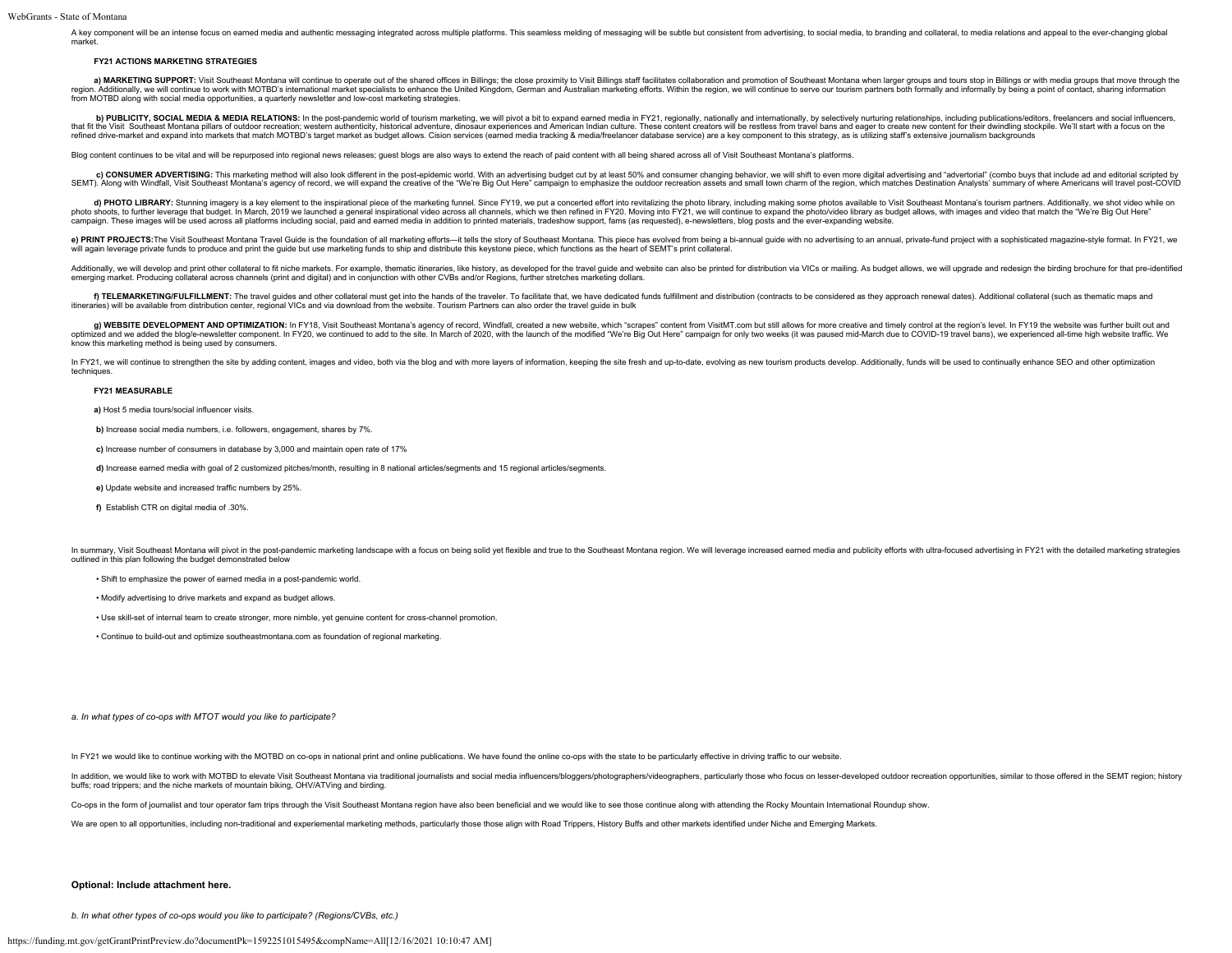Considering the post-COVID travel environment, we would be interested in any of the following:

How well do you know your home state (in-state travel);

Thematic maps/itineraries for state-wide (i.e. explorers; Bozeman Trail; bootleggers; small-town U.S.A.; patriotic/military; historic theaters)

Regional fams targeted to road-trippers

Prairies vs Mountains -- we have it all in Montana (social media campaign)

To the Parks - Mount Rushmore - LBBNM - YNP - GNP - Theodore Roosevelt National Park

We are open all ideas and suggestions.

Overall, Visit Southeast Montana will consider any and all Joint Ventures, especially those outline above or those relating to emerging markets

*c. What types of co-ops have you done in the past? Were they successful - why or why not?*

As noted above, the Montana Dinosaur Trail, which includes three locations in Southeast Montana and has regional support, is an excellent example of a successful Joint Venture; it continues to move forward in a robust fasi grant) plus create a video of each of the 14 facilities. In 2019, the Trail had its record visitation year (359,680 travelers visited 14 locations) over a 15 year span, plus it was a record year for passport completion. Si

In September of 2019 (early in FY20), Visit Southeast Montana partnered with Visit Billings and most other Montana DMOs to welcome ~550 travel bloggers to Billings, Montana. Visit Southeast Montana hosted 5 pre-fam with 42 networking session.

In the past, we have engaged in out of home, national print, national and regional online, Fam Tours and trade shows with MOTBD and FWP. Of these the online, fam tours and tradeshow components were the most successful, tho be failures; some are simply stronger than others but all have benefit.

**Optional: Include attachments here.**

**Optional: Include attachments here.** [SEMT\\_FY20-21 Budget.pdf](https://funding.mt.gov/fileDownload.jsp?filename=1588656918980_SEMT_FY20-21+Budget.pdf)

**Optional: Include attachment here:**

## *Marketing Segment, Method & Budget*

| <b>Marketing</b><br>Segment | <b>Marketing</b><br>Method         | Describe your<br>method.                                                                                                                                                                                                                                                                                                                                                                                                                                                                                                                                                                                                                                                                                                                                     | <b>Provide supporting</b><br>research/statistics.                                                                                                                                                                                                                                                                                                                                                                                                                                                                                                                                | How do you plan to<br>measure success?                                                                                                                                                                                                       | Provide a brief rationale for this<br>method.                                                                                                                                                                                                                       | <b>Estimated</b><br>budget for<br>method. | <b>Marketing Method Evaluation</b>                                                                                                                                                                                                                                                                                                                                                                                                                                                                                                                                                                                                                                                                                                                                                                                                                                                                                                                                                                                                                                                         | Add'l<br><b>Attchmnt</b>                      |
|-----------------------------|------------------------------------|--------------------------------------------------------------------------------------------------------------------------------------------------------------------------------------------------------------------------------------------------------------------------------------------------------------------------------------------------------------------------------------------------------------------------------------------------------------------------------------------------------------------------------------------------------------------------------------------------------------------------------------------------------------------------------------------------------------------------------------------------------------|----------------------------------------------------------------------------------------------------------------------------------------------------------------------------------------------------------------------------------------------------------------------------------------------------------------------------------------------------------------------------------------------------------------------------------------------------------------------------------------------------------------------------------------------------------------------------------|----------------------------------------------------------------------------------------------------------------------------------------------------------------------------------------------------------------------------------------------|---------------------------------------------------------------------------------------------------------------------------------------------------------------------------------------------------------------------------------------------------------------------|-------------------------------------------|--------------------------------------------------------------------------------------------------------------------------------------------------------------------------------------------------------------------------------------------------------------------------------------------------------------------------------------------------------------------------------------------------------------------------------------------------------------------------------------------------------------------------------------------------------------------------------------------------------------------------------------------------------------------------------------------------------------------------------------------------------------------------------------------------------------------------------------------------------------------------------------------------------------------------------------------------------------------------------------------------------------------------------------------------------------------------------------------|-----------------------------------------------|
| <b>I</b> Consumer           | <b>IOnline/Digital Advertising</b> | We will employ digital<br>advertising to promote Visit<br>SEMT to all targeted<br>markets identified in the<br>FY21 Marketing Plan during<br>all three phases of the<br>travel decision process. T<br>strategy includes native<br>ads, some banner ads and<br>re-targeting, plus digital<br>paid content, Online<br>advertising will be mainly<br>regional/drive-marketing<br>during the Post-COVID era<br>and will direct traffic directly<br>to the Visit Southeast<br>Montana website and, in<br>some cases, to the SEMT<br>Facebook page.<br>Additionally, we will<br>actively seek opportunities<br>to partner with MOTBD.<br>other regions, CVBs and<br>other partners (like<br>Montana Audubon) in an<br>effort to leverage limited<br>funds in FY21. | We know that digital advertising<br>has the flexiblity to be at the<br>right location at the right time. A<br>recent study by Deloitte found<br>that Americans collectively<br>check their smartphones nearly<br>8 BILLION times per day -- that<br>provides ample opportunity for<br>Visit Southeast Montana to be in<br>front of the identified target<br>throughout the entire travel-<br>decision process, from<br>inspiration on forward.<br>According to Digital Advertising.<br>70% of website visitors who are<br>re-targeted with ads are likely to<br>visit your site. | Success will be measured by<br>comparing to FY20 metrics, for year-<br>over-year trends. Additionally, we will<br>measure Visit SEMT's website<br>analytics with a goal of remaining the<br>same or improving during the Post-<br>COVID era. | After COVID. Americans are more linked to their<br>phones and digital world than ever before. Plus,<br>using the "both/and" philosophy described under<br>"Print Advertsing" we will combine print with digital to<br>compliment each other in the FY21 Media Plan. | \$82,078,00                               | As the world was attempting to move out of pandemic-related<br>shutdowns and restrictions, we determined that digital<br>advertising provided the most flexibility for inspirational and<br>dynamic messaging. Based on travelers' sentiment of needing<br>space, we continued our "We're Big Out Here" campaign,<br>emphasizing the wide-open spaces of Southeast Montana, with<br>these results:<br>$\bullet$ 10,036,807 impressions<br>$\bullet$ .24% CTR<br>• 24.137 clicks<br>• \$7.20 CPM<br>• \$2.99 CPC<br>The FY21 budget lower than previous years and was monitored<br>conservatively. Based on these results, we consider this<br>method a success because we maintained or surpassed goals,<br>including comparison to FY20 (.24% CTR was the same in both<br>fiscal year), and we will continue to incorporate digital<br>advertising in future marketing plans. In addition, the<br>southeastmontana.com metrics exceeded our goals (see<br>website section for more details). See attached for a sample<br>Idigital ads: the complete paid media report is attached below. | <b>SEMT FY21</b><br>Digital Ad<br>Samples.zip |
|                             |                                    | If the budget allows, we<br>would use Out of Home                                                                                                                                                                                                                                                                                                                                                                                                                                                                                                                                                                                                                                                                                                            |                                                                                                                                                                                                                                                                                                                                                                                                                                                                                                                                                                                  |                                                                                                                                                                                                                                              |                                                                                                                                                                                                                                                                     |                                           | We used OOH at (2) Southeast Montana Gateways - one<br>along I-94 in Beach, ND, and one near Sheridan, WY, along I-<br>90. Each board contained the "We are Big Out Here" message                                                                                                                                                                                                                                                                                                                                                                                                                                                                                                                                                                                                                                                                                                                                                                                                                                                                                                          |                                               |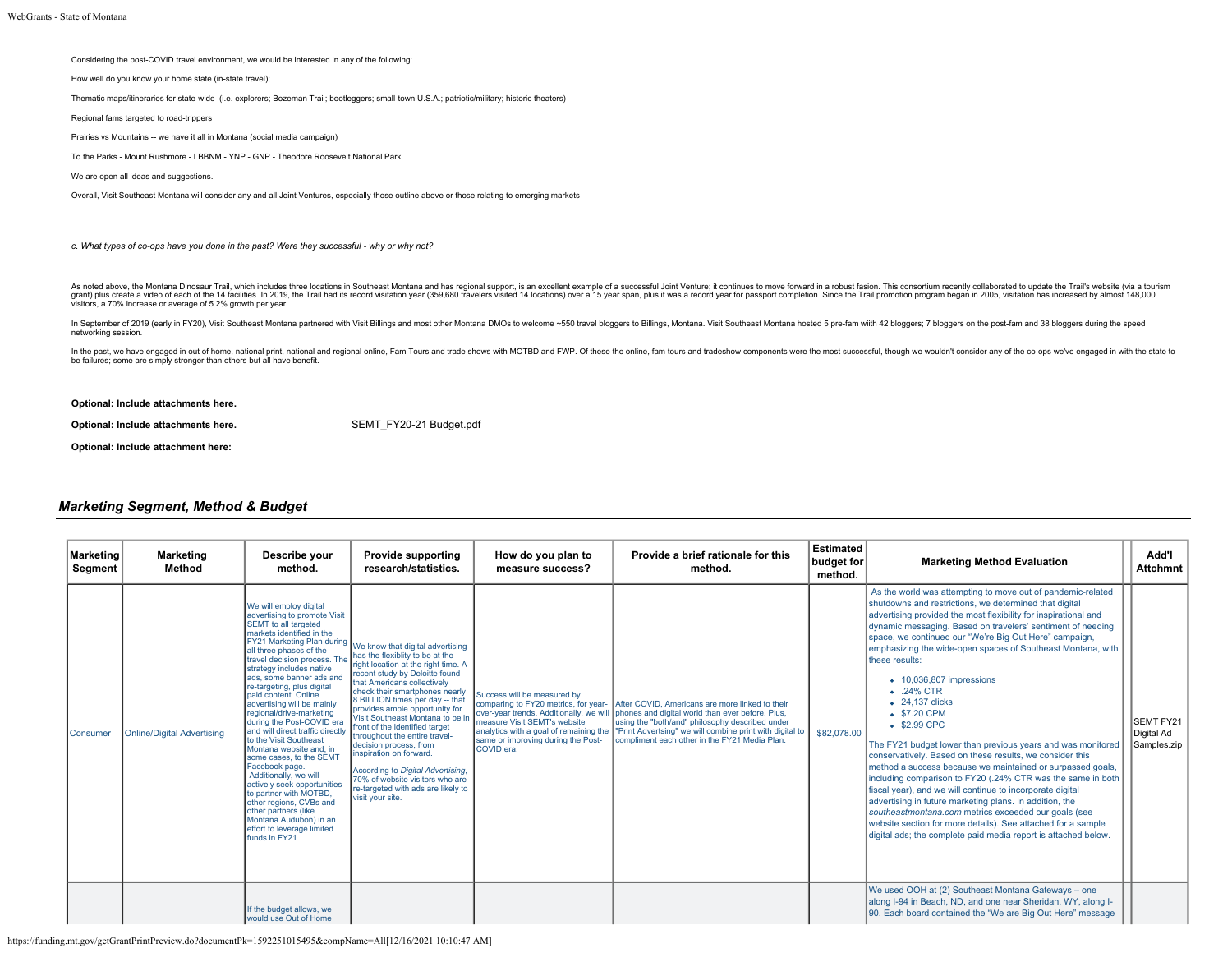| <b>Consumer</b>   | Billboards/Out-of-Home    | (OOH) advertising to<br>strategically place Visit<br>Southeast Montana<br>inspirational imagry and<br>messaging in front of the<br>regional drive-market<br>audience, which is the<br>specific target in the Post-<br>COVID era.                                                                                                                                                                                                                                                                                                                                                                                                                                                                                                                                                                                                                                                                                                                                                                                                                                 | Data from Phocuswright shows<br>that 38% of tour and activity<br>bookings are happening on the<br>same day or up to two days<br>before the activity. Many of<br>these bookings take place in-<br>destination, while consumers are<br>already traveling.                                                                                                                                                                                                                                                                                                                                                                                                                    | We will use traffic counts to<br>determine the success of Out of<br>page analytics, if applicable.                                                                                                                                                                                                           | As of May, 2020, the price of fuel is low and that<br>tends to increase the likelilhood of car travel, as will<br>Home Advertising, along with landing the COVID Crisis. OOH is an approprite tool to reach<br>car travelers.                                                                                                                                           | \$100.00    | lalong with stunning imagery of Southeast Montana's wide-open<br>spaces to these traffic counts:<br>• Beach, ND: 475,280<br>• Sheridan, WY: 1,111,896<br>In addition to this outstanding traffic count, we also experience<br>a dramatic increase in website traffic that can be attributed to<br>these OOH and brand lift. Based on budget and marketing<br>objectives, we will consider this marketing method in the future.                                                                                                                                                                                                                                                                                                                                                                                                                                                                                                                                                                                                                                                                                                                               | FY22 OUT<br>OF<br>HOME.docx                         |
|-------------------|---------------------------|------------------------------------------------------------------------------------------------------------------------------------------------------------------------------------------------------------------------------------------------------------------------------------------------------------------------------------------------------------------------------------------------------------------------------------------------------------------------------------------------------------------------------------------------------------------------------------------------------------------------------------------------------------------------------------------------------------------------------------------------------------------------------------------------------------------------------------------------------------------------------------------------------------------------------------------------------------------------------------------------------------------------------------------------------------------|----------------------------------------------------------------------------------------------------------------------------------------------------------------------------------------------------------------------------------------------------------------------------------------------------------------------------------------------------------------------------------------------------------------------------------------------------------------------------------------------------------------------------------------------------------------------------------------------------------------------------------------------------------------------------|--------------------------------------------------------------------------------------------------------------------------------------------------------------------------------------------------------------------------------------------------------------------------------------------------------------|-------------------------------------------------------------------------------------------------------------------------------------------------------------------------------------------------------------------------------------------------------------------------------------------------------------------------------------------------------------------------|-------------|--------------------------------------------------------------------------------------------------------------------------------------------------------------------------------------------------------------------------------------------------------------------------------------------------------------------------------------------------------------------------------------------------------------------------------------------------------------------------------------------------------------------------------------------------------------------------------------------------------------------------------------------------------------------------------------------------------------------------------------------------------------------------------------------------------------------------------------------------------------------------------------------------------------------------------------------------------------------------------------------------------------------------------------------------------------------------------------------------------------------------------------------------------------|-----------------------------------------------------|
| <b>I</b> Consumer | Multi-Media Marketing     | In today's marketing world,<br>a multi-channel approach<br>frequently produces strong<br>results. This is a<br>placeholder for a multi-<br>media opportunity.                                                                                                                                                                                                                                                                                                                                                                                                                                                                                                                                                                                                                                                                                                                                                                                                                                                                                                    | This is simply a placeholder -<br>information to be provided<br>if/when the method is<br>implemented.                                                                                                                                                                                                                                                                                                                                                                                                                                                                                                                                                                      | This is simply a placeholder -<br>information to be provided if/when<br>the method is implemented.                                                                                                                                                                                                           | This is simply a placeholder - information to be<br>provided if/when the method is implemented.                                                                                                                                                                                                                                                                         | \$100.00    | These funds were a placeholder and were not spent in FY21.<br>We do consider a placeholder a successful marketing method<br>because it allows for flexibility and we will likely use this method<br>in the future. The COVID-19 pandemic was not a factor in this<br>method.                                                                                                                                                                                                                                                                                                                                                                                                                                                                                                                                                                                                                                                                                                                                                                                                                                                                                 |                                                     |
| Consumer          | Social Media              | Social media and peer<br>influence are an integral<br>part of the travel planning<br>process. Visit Southeast<br>Montana manages a<br>presence on Facebook,<br>Instagram and Twitter.<br>Content is also tied the<br>website blog and e-<br>newsletter in a multi-<br>channel approach. In<br>addition, prior to COVID, we<br>were gaining momentum<br>promoting our tourism<br>partner's Facebook events.                                                                                                                                                                                                                                                                                                                                                                                                                                                                                                                                                                                                                                                       | Americans spend more time<br>than ever watching videos,<br>browsing social media and<br>swiping their lives away on their<br>tablets and smartphones.<br>American adults spend more<br>than 11 hours per day watching,<br>reading, listening to or simply<br>interacting with media, according<br>to a new study by market-<br>research group Nielsen. That's<br>up from 9 hours, 32 minutes just<br>4 years ago. (Market Watch<br>Agust 4, 2018).                                                                                                                                                                                                                         | Our goal is to increase social media<br>traffic by 7%. While this is ambitious,<br>we feel that the post-COVID world<br>will continue to be connected and<br>social media is big part of that those<br>connections.                                                                                          | This marketing method will be combine in practice<br>with Social Media under Marketing Support.<br>Facebook usage has dropped to 66% of the market<br>and we will look at additional channels like Pinterest<br>and YouTube in FY21.                                                                                                                                    | \$6,500.00  | In FY21 we again dedicated advertising funds to paid ads on<br>social media channels, Facebook and Instagram, including a<br>warm season video and "story ads" targeted specifically to<br>residents of Western Montana. These ads performed well with<br>the following metrics:<br>• 3,564,392 overall impressions<br>• 54,275 clicks<br>• $1.52\%$ CTR (goal = .40%)<br>$$0.28$ CPC (goal = \$1.50)<br>We were especially pleased to add 2,585 to Visit Southeast<br>Montana's Facebook page following and 21,790 click links to<br>southeastmontana.com. Based on these metrics, plus meeting<br>overall social media goals (see Social Media below), we<br>consider this method a success and will again use paid social<br>media advertising in the future.                                                                                                                                                                                                                                                                                                                                                                                             | <b>SEMT FY21</b><br>Paid Social<br>Samples.zip      |
| <b>Consumer</b>   | <b>Ad Agency Services</b> | <b>Visit Southeast Montana's</b><br>Agency of Record (AOR)<br>works closely with us on<br>many aspects of our<br>marketing plan, starting with<br>strategy and moving<br>through to execution and<br>finishing with tracking and<br>analysis. We communicate<br>our desires during an<br>annual strategy session and<br>utilize the AOR's great<br>media power.                                                                                                                                                                                                                                                                                                                                                                                                                                                                                                                                                                                                                                                                                                  | ROI is a key component in<br>measurement. The return on<br>investment for an Agency is<br>revealed by how much they save<br>in media buying while<br>simultaneously creating and<br>implementing a strong and<br>effective marketing plan.                                                                                                                                                                                                                                                                                                                                                                                                                                 | Prior to COVID, we depended on<br>media ROI to measure success. In<br>FY21, we'll again look at ROI (cost of<br>AOR vs how much saved by their<br>media buying power) but also<br>consider maintaining advertising and<br>webstite statistics the same or better<br>than FY20 as a secondary<br>measurement. | The return on investment for an Agency can be<br>realized by how much the AOR saves in media<br>buying while simultaneously creating and<br>implementing a strong media plan that drives<br>the marketing plan. Additionally, a strong AOR<br>will bring innovative marketing methods to its<br>clients - this will be important in the post-COVID<br>crisis landscape. | \$70,000.00 | In terms of paid media RIO, we look at the difference between paid<br>media costs and what Windfall Studio, our AOR, is able to negotiate<br>on behalf of Visit Southeast Montana. In FY21, that difference, or ROI<br>was \$78,115, which is greater than the fee paid to our AOR. In<br>addition, all work was conceptualized, produced, tracked and sent to<br>the vendor in a timely fashion. A secondary metric, web stats, also<br>demonstrated increased traffic. Based on all these parameters, we<br>consider this method a success and will employ an AOR in the future.                                                                                                                                                                                                                                                                                                                                                                                                                                                                                                                                                                           | <b>SEMT FY21</b><br>Windfall<br>Sales<br>Detail.pdf |
| <b>Consumer</b>   | <b>Print Advertising</b>  | As an important element of<br><b>Visit Southeast Montana's</b><br>media mix, regional media<br>will primarily promote<br>events and weekend/short-<br>vacation travel. Some ads<br>may be produced as JV<br>with MOTBD, others in<br>conjunction with regional<br>partners. For example,<br>collaborative efforts within-<br>region can maximized<br>budget while intra-region<br>collaboration will provide a<br>bigger picture of Southeast<br>Montana within the tourist's<br>National Park itinerary (i.e.<br>the road-tripper audience<br>as identified by the 2016<br>Montana Brand study and<br>further detailed in the<br>attached Visit Southeast<br>Montana Marketing Plan).<br>Other niche markets like<br>history buffs or<br>sportsmen/women also fit<br>well with the print medium.<br>Additional print ads may<br>focus on niche and/or<br>emerging markets,<br>specifically mountain bikers,<br>OHV riders and birders (as<br>identified under "Emeraina<br>Markets"). In the Post-<br>COVID world, we'll use print<br>specifically to reach the | Print is still a relevant advertising<br>platform, particularly for niche<br>target audiences. Consider the<br>following statistics for print<br>products:<br>• Americans spend an<br>average of 15 minutes<br>reading a magazine on<br>a daily basis in 2018.<br>(Statista)<br>• Affluent magazine<br>readers are likely to<br>spend \$5K to \$10K on<br>vacations.<br>(MagazineMedia)<br>newspaper<br>advertisements.<br>compared to 42% for<br>online.<br>(JPLocalBusiness)<br>• For each \$1 spent on<br>advertising, 4.8 people<br>are impacted on<br>magazines, followed by<br>TV (0.8) and internet<br>$(0.3)$ . (PRWeb)<br>• For each dollar spent<br>on magazines | • 61% of consumers trust Success will be measured based on<br>circulation and<br>readership. Additionally, we will track<br>website traffic and the combined<br>media plan reporting for an over-all<br>look at marketing plan success.                                                                      | We consider print and digital to be a "both/and"<br>rather than an "either/or." By that we mean that the<br>combination of print and digital don't compete, they<br>compliment.                                                                                                                                                                                         |             | In FY21, due to budgetary and pandemic-related travelability<br>concerns, we limited print advertising to only those publications that<br>offered a multimedia option. For example, Yellowstone Journal<br>distributed to 100,000 plus multiple digital components including<br>Facebook and Instagram posts, which generated 2.04% CTR over<br>15,881 impressions. Another tried-and-true publication, True West,<br>targets the history buff niche and was distributed to 75,000 print<br>subscribers with an additional 15,441 seeing the social posts (1.09%<br>CTR).<br>\$30,000.00 Based on the reduced budget and paid media plan, we consider these<br>two buys a success as they contributed to meeting our overall goals;<br>share messaging to circulation of 175,000; gain 13,089 email leads;<br>and, contribute to digital impressions (see online/digital advertising) as<br>it relates to the overall marketing plan. In addition, the<br>southeastmontana.com metrics exceeded our goals (see website<br>section for more details). See attached for a sample print ad from<br>True West; the complete paid media report is attached below. | True West<br>print ad<br>sample.pdf                 |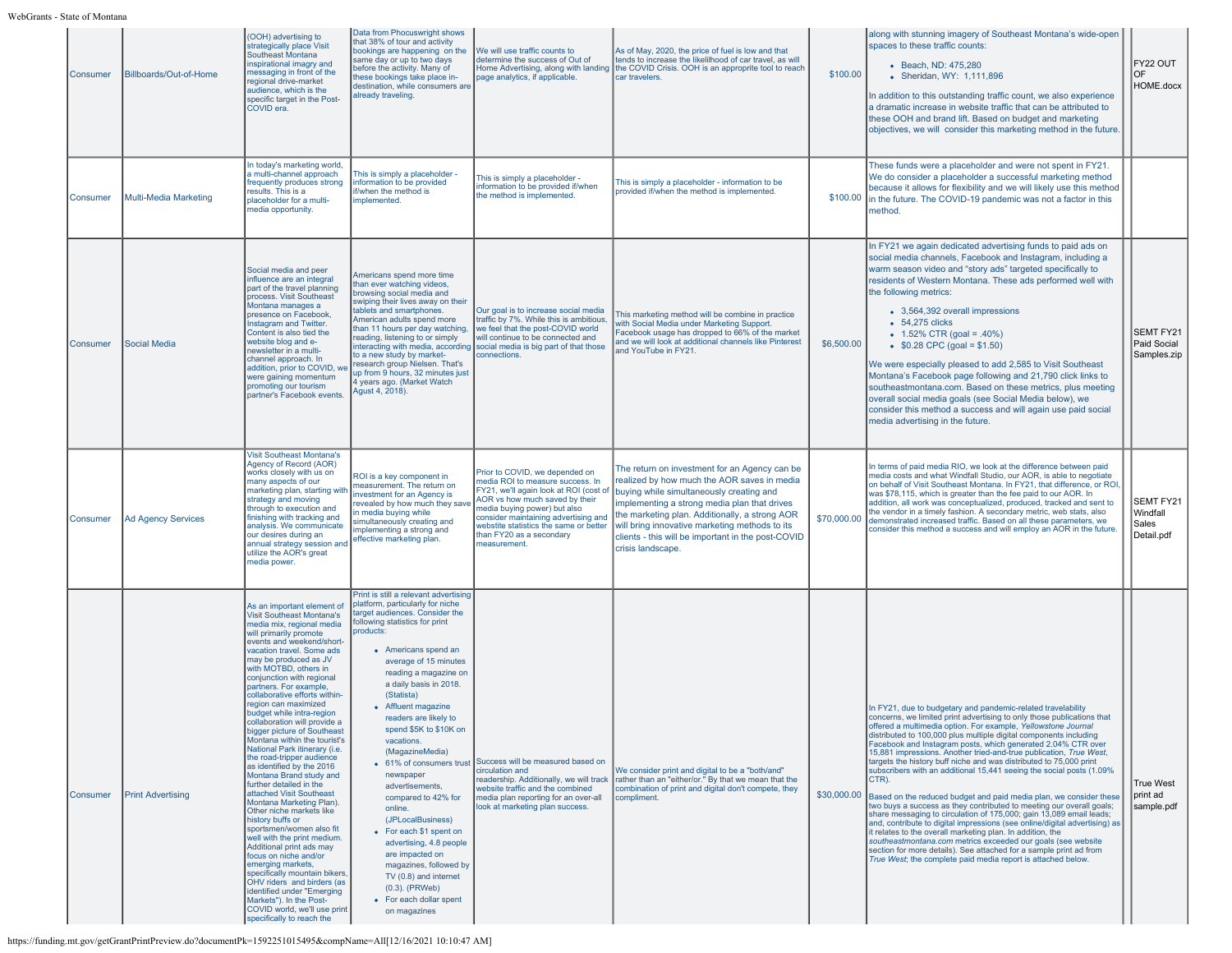|          |                                         | drive-markets identifed<br>earlier in the marketing<br>plan.                                                                                                                                                                                                                                                                                                                                                                                                                                                                                                                                                                                                                                                                                                                                                                  | advertisement, an<br>average return of \$3.94<br>is expected.<br>(MagazineMedia)                                                                                                                                                                                                                                                                                                                                                                                                                                                                                                                                                                                                                                                                                                                                                                                                                                                                                                                                                        |                                                                                                                                                                                                                                  |                                                                                                                                                                                                                                                                                                                                                                                                                                                                                                                                                                                                                                                                                                                 |            |                                                                                                                                                                                                                                                                                                                                                                                                                                                                                                                                                                                                                                                                                                            |                                             |
|----------|-----------------------------------------|-------------------------------------------------------------------------------------------------------------------------------------------------------------------------------------------------------------------------------------------------------------------------------------------------------------------------------------------------------------------------------------------------------------------------------------------------------------------------------------------------------------------------------------------------------------------------------------------------------------------------------------------------------------------------------------------------------------------------------------------------------------------------------------------------------------------------------|-----------------------------------------------------------------------------------------------------------------------------------------------------------------------------------------------------------------------------------------------------------------------------------------------------------------------------------------------------------------------------------------------------------------------------------------------------------------------------------------------------------------------------------------------------------------------------------------------------------------------------------------------------------------------------------------------------------------------------------------------------------------------------------------------------------------------------------------------------------------------------------------------------------------------------------------------------------------------------------------------------------------------------------------|----------------------------------------------------------------------------------------------------------------------------------------------------------------------------------------------------------------------------------|-----------------------------------------------------------------------------------------------------------------------------------------------------------------------------------------------------------------------------------------------------------------------------------------------------------------------------------------------------------------------------------------------------------------------------------------------------------------------------------------------------------------------------------------------------------------------------------------------------------------------------------------------------------------------------------------------------------------|------------|------------------------------------------------------------------------------------------------------------------------------------------------------------------------------------------------------------------------------------------------------------------------------------------------------------------------------------------------------------------------------------------------------------------------------------------------------------------------------------------------------------------------------------------------------------------------------------------------------------------------------------------------------------------------------------------------------------|---------------------------------------------|
| Consumer | Electronic Adv - Newsletter,<br>E-blast | In FY21, we will continue to<br>frequently e-blast our<br>newsletter to to inform<br>those in our consumer<br>database .sharing<br>interesting tourist<br>attractions in SEMT, as well<br>as upcoming events. This<br>keeps blog content fresh<br>and relevant. This strategy<br>will be used in conjunction<br>with social media, blog,<br>news releases and hallmark<br>event promotion.                                                                                                                                                                                                                                                                                                                                                                                                                                    | It has been proven that email<br>marketing is the king of the<br>marketing kingdom with a<br>4,400% ROI and \$4 4 for every<br>\$1 spent, as noted on<br>CampaignMonitor.com.                                                                                                                                                                                                                                                                                                                                                                                                                                                                                                                                                                                                                                                                                                                                                                                                                                                           | We strive to maintain a CTR of 17%<br>on the eblasts. In addition, the e-<br>newsletter drives traffic to the<br>website, so those analytics may also<br>be considered when determining the<br>success of this marketing method. | Our e-newsletter is part of our multi-channel<br>approach where we promote fresh, inspirational<br>content via e-blasts, blog, social media and news<br>release. Content is created almost solely by Visit<br>Southeast Montana marketing staff and may include<br>nultiple mini-campaigns. We also incorporate photos<br>and/or video into this marketing segment (as<br>described under Photo/Video), giving visual<br>inspiration.                                                                                                                                                                                                                                                                           | \$3,000.00 | In FY21 we employed e-mail marketing to share information with our<br>Tourism Partners, plus with a dedicated monthly e-newsletter to the<br>growing Consumer list. We sent 19 e-blasts (monthly newsletter,<br>holiday greetings, special events) to 36,622 subscribers. While the<br>CTR of 14.8% fell a bit short of our goal of 17%, the<br>southeastmontana.com analytics (secondary measurement) indicate<br>that web traffic continues to increase. We consider this a successful<br>marketing method and will continue to employee it in the future.                                                                                                                                               | <b>FY21 E-</b><br>Newsletter<br>Sample.docx |
| Consumer | <b>Printed Material</b>                 | This line item provides for<br>funds to produce targeted<br>print pieces promoting more<br>specific aspects of Visit<br>Southeast Montana. These<br>print pieces may include,<br>but are not limited to<br>thematic itineraries and a<br>birding brochure.<br>Additionally, these items<br>could include cooperative<br>efforts with intra- and inter-<br>region organizations. The<br>budget also shipping and<br>costs for the FY21 travel<br>quide.                                                                                                                                                                                                                                                                                                                                                                        | Print remains a viable and<br>important piece of tourism<br>marketing, most espeically the<br>Orientation and Facilitation part<br>of the funnel. Consider that:<br>• Brochures, maps and<br>travel guides are the #1<br>in-market influence.<br>(Bentley University)<br>• 65% of tourists used<br>brochure display racks<br>during travel.<br>(BrochureManagement)<br>• 65% of tourists plan to<br>purchase tickets and<br>merchandises after<br>picking up a brochure.<br>(Bentley University)<br>Additionally, our own research<br>conducted at travel trade shows<br>and other events has shown that<br>small, targeted pieces grab<br>attention. For example, we gave<br>away $\sim$ 1,500 thematic maps<br>over 2 days at the 1-19<br>Northwest Sportshow in<br>Minneapolis -- potential visitors<br>were very interested in the<br>region-specific scenic map. By<br>producing smaller pieces with<br>more specific information that<br>meets the needs or wants of the<br>reader, they will be more<br>inspired to take action. | We will measure success based on<br>distribution. If materials are all<br>distributed, on time, and within budget,<br>hen this method will be considered a<br><b>SUCCeSS</b>                                                     | Supplementary printed materials will compliment and<br>work in conjunction with the expanding Visit<br>Southeast Montana website. Or, we may opt to<br>create and print niche pubs for ultra-targeted<br>audiences (i.e. emerging market of birding).                                                                                                                                                                                                                                                                                                                                                                                                                                                           | \$8,000.00 | In FY21 we shipped the annual travel guide to 7 locations across MT<br>and western SD.<br>• Certified Folder, Missoula: 5,000<br>• Corp Cost Control, Missoula: 8,000<br>• Certified Folder, Cody: 8,000<br>• Certified Folder, Billings: 10,000<br>• Certified Folder, Belgrade: 12,000<br>• Certified Folder, Black Hawk: 15,000<br>• Billings Chamber: 2000<br>Additional printing projects were postponed during FY21 due to<br>uncertainty (how will the public handle printed products in the future)<br>and will be re-evaluated in future years.<br>All work was done as directed, on time and within budget; we consider<br>this method a success and will continue to employee it in the future. |                                             |
| Consumer | <b>Travel/Trade Shows</b>               | Travel tradeshows are<br>appointment-based shows<br>and target international tour<br>operators. The Great<br>American West Roundup<br><b>International Conference is</b><br>only for tour<br>operators/receptives who<br>focus on the five -state<br>region (MT, SD, ND, WY<br>and ID) and offers an<br>excellent opportunity to<br>develop relationships with<br>these quality operators.<br>In this marketing method,<br>building relationships over<br>time and keeping Southeast<br>Montana's opportunities in<br>front of these operators is<br>an on-going process. Over<br>the recent years, we have<br>noticed more interest in<br>routing from YNP to TRNP<br>in North Dakota -- with a<br>perfect transition through<br>the SEMT region.<br>Additionally, conversations<br>in May of 2019 about<br>astrotourism and | According to ITRR's 2017<br>Nonresident Visitation,<br><b>Expenditures &amp; Economic</b><br>Impacts study, Oversees Visitors<br>averaged \$1,1865 per trip with<br>an average stay of 5.5 days,<br>compared to \$726 total per trip<br>for an average of 4.59 days for<br>Domestic Visitors. Therefore,<br>aligning with the Montana Travel<br>Trade Office's focus on UK.<br>Germany and Australia makes<br>sense and has the potential for a<br>strong ROI.                                                                                                                                                                                                                                                                                                                                                                                                                                                                                                                                                                          | attendence and/or meeting numbers<br>(in the appointment-style shows such<br>as Great American West Roundup),<br>noting the time spent interacting one-<br>on-one with the tour operator,<br>including follow-up communication.  | During the Great American West conference, we ask<br>the operator specific questions about their clients'<br>needs or ask the traveler what interests them<br>We can measure success by tracking (outdoor adventure, history, Native American culture,<br>dino trails, dining/night life, etc.) and tailor our<br>responses to specifically and accurately promote<br>what Southeast Montana offers that coincides with<br>their wants and needs. The tour operators are<br>always asking, "What is new?" and by being present,<br>we can answer and increase interest during personal<br>dialogue. It is important to note that these<br>international shows/meetings are relationship-<br>building over time. | \$1,500.00 | Due to travel restrictions and the COVID pandemic, we did not attend<br>trade shows in FY21 and funds were not spent. We do plan to<br>continue with this marketing method next year.                                                                                                                                                                                                                                                                                                                                                                                                                                                                                                                      |                                             |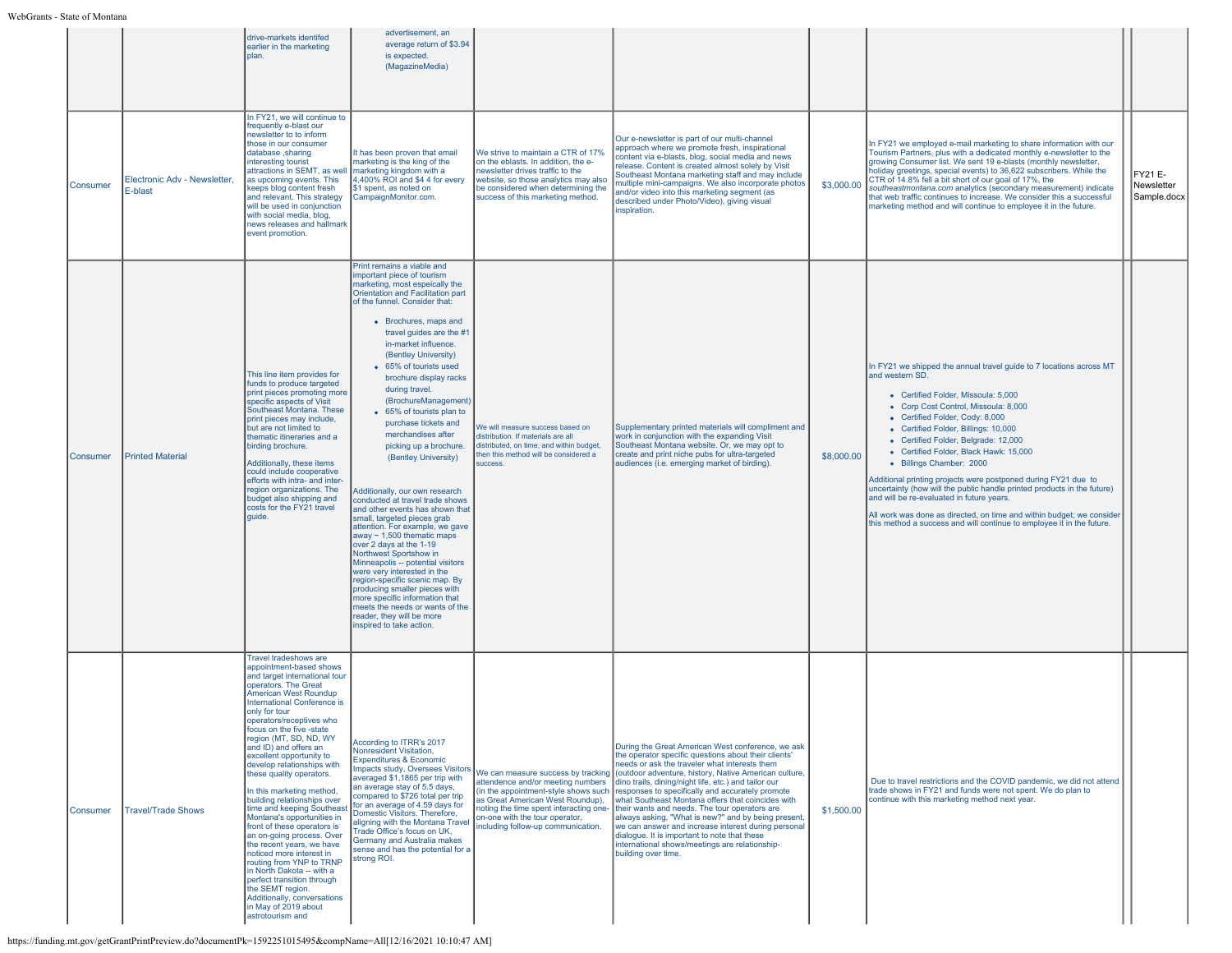|                             |                                         | <b>International Dark-Skies</b><br>Association sparked great<br>interest.                                                                                                                                                                                                                                                                                                                                                                                                                                                                                                                                                                                                                                                                                                                                              |                                                                                                                                                                                                                                                                                                                                                                                                                                                                                                                                                                       |                                                                                                                                                                                                                                                                                                                                                                                                                                                                                                                                                                                                                                                                                                                                                                                                                |                                                                                                                                                                                                                                                                                                                                                                                                                                        |              |                                                                                                                                                                                                                                                                                                                                                                                                                                                                                                                                                                                                                                                                                                                                                                                                                                                                                    |                                       |  |
|-----------------------------|-----------------------------------------|------------------------------------------------------------------------------------------------------------------------------------------------------------------------------------------------------------------------------------------------------------------------------------------------------------------------------------------------------------------------------------------------------------------------------------------------------------------------------------------------------------------------------------------------------------------------------------------------------------------------------------------------------------------------------------------------------------------------------------------------------------------------------------------------------------------------|-----------------------------------------------------------------------------------------------------------------------------------------------------------------------------------------------------------------------------------------------------------------------------------------------------------------------------------------------------------------------------------------------------------------------------------------------------------------------------------------------------------------------------------------------------------------------|----------------------------------------------------------------------------------------------------------------------------------------------------------------------------------------------------------------------------------------------------------------------------------------------------------------------------------------------------------------------------------------------------------------------------------------------------------------------------------------------------------------------------------------------------------------------------------------------------------------------------------------------------------------------------------------------------------------------------------------------------------------------------------------------------------------|----------------------------------------------------------------------------------------------------------------------------------------------------------------------------------------------------------------------------------------------------------------------------------------------------------------------------------------------------------------------------------------------------------------------------------------|--------------|------------------------------------------------------------------------------------------------------------------------------------------------------------------------------------------------------------------------------------------------------------------------------------------------------------------------------------------------------------------------------------------------------------------------------------------------------------------------------------------------------------------------------------------------------------------------------------------------------------------------------------------------------------------------------------------------------------------------------------------------------------------------------------------------------------------------------------------------------------------------------------|---------------------------------------|--|
| <b>Consumer</b>             | Photo/Video Library                     | Inspring still and video<br>mages are integrated into<br>every aspect of Visit<br>Southeast Montana's<br>comprehensive marketing<br>plan. For example, an<br>image may be placed in<br>print advertising, digital<br>advertising, the travel<br>quide, the website and in<br>eblasts and blogs. The<br>same images may be used<br>during one-on-one<br>meetings to inspire<br>international operators to<br>work a location into a tour<br>itinerary or the video will be<br>used across social media<br>platforms.<br>Additionally, we will<br>incorporate photo/video<br>rights into social influencers<br>agreements when and<br>where possible, thus<br>stretching those dollars. We<br>will continue to work with<br>AOR to shoot video and still<br>images, based on the<br>marketing 'wants and<br>needs' list. | Studies show that while people<br>only remember 10% of things<br>they hear and 20% of what they<br>have read, around 80% of<br>people remember things they<br>see or do. And, Simply<br>Measured found that there was<br>not only a 46% increase in<br>content engagement for brands<br>but an additionall 65% increase<br>in photo and video engagement                                                                                                                                                                                                              | We will measure this method on a<br>cost per photo basis, with goal of<br>purchasing quality photos at or less<br>than \$500 (on average) while<br>maximizing the budget. We can also<br>measure video (completed and<br>distributed via paid promotions) via<br>digital analytics.<br>Advertising is a multi-faceted beast<br>and a successful advertsing<br>campaign works, in part, because of<br>strong and message-integrated<br>images/video. While most<br>photographs are simply part of brand<br>lift and new creative, some images,<br>particularly those shared via social<br>media, can be measure by analytics<br>as can those<br>on southeastmontana.com. However<br>without stellar images, Visit<br>Southeast Montana's message would<br>be only words and thus, would<br>struggle to inspire. | In marketing and advertising, images are the<br>backbone of a solid campaign, with video rapidly<br>becoming the crown jewel. We will continue to<br>acquire resh images and video, while still maximizing<br>the budget to build a robust and diverse photo<br>library.                                                                                                                                                               |              | We executed a photo/video in late June of FY21 with the intention of<br>creating pillar videos and a PR/virtual tour video (to be completed by<br>March 1, 2021). Shooting in June allows us to gather content during<br>the greenest time of year; we then work with this content over the<br>ensuing months and years. We added 247 photos to our photo library,<br>blus hours of b-roll video.<br>\$7,000.00 We also supported the Montana Professional Photographers<br>Association conference in Glendive in exchange for 30 photos. A<br>\$400 sponsorship for 30 photos = \$13.33/each.<br>Based on these results, we consider this method a success and will<br>continue to employ it in the future.                                                                                                                                                                       |                                       |  |
| Consumer                    | Website/Internet<br>Development/Updates | A website is amazingly<br>dynamic and this strategy<br>includes continuous<br>optimization, plus SEO and<br>SEM to assist with organic<br>searches and placement. in<br>March of 2020.<br>southeastmontana.com hit<br>record traffic with nearly<br>15,000 unique visitors and<br>36,380 page views.                                                                                                                                                                                                                                                                                                                                                                                                                                                                                                                   | Research has shown that the<br>most commonly used source for<br>travel planning is online<br>research using DMO websites<br>and other online sources.<br>According to<br>TrekkSoft.com's Travel Trend<br>Report 2018, 82% of tour and<br>activity bookings processed by<br>TrekkSoft take place on a<br>company's website or mobile<br>app, with 64% being researched<br>and booked by women (with<br>64% being age 34 or younger).<br>Additionally, AARP's 2017<br>Travel Trends Report, notes that<br>41% of Boomers will book at the<br>airline/hotel/car website. | Success will be measured based on<br>increases in key web analytics.                                                                                                                                                                                                                                                                                                                                                                                                                                                                                                                                                                                                                                                                                                                                           | A vibrant, fresh website is simple crucial in today's<br>environment. To be without is suspect and, frankly,<br>likely considered "not legit."                                                                                                                                                                                                                                                                                         | \$20,000.00  | We have identified unique visitors and page views as KPI for website<br>traffic. From FY20 to FY21:<br>• Unique visitors increased 49% from 94,262 to 140,535<br>• Page views increase 26.5% from 213.777 to 240.432<br>In addition, we added new website content to southeastmontana.com,<br>mainly via blog posts (total of 33 in FY21), which also drives traffic to<br>the website. Based on these metrics, we consider this marketing<br>method a success and will continue to use it in the future.                                                                                                                                                                                                                                                                                                                                                                          |                                       |  |
| <b>Marketing</b><br>Support | <b>Administration</b>                   | In our FY 21 Marketing Plan<br><b>Budget, Visit Southeast</b><br>Montana is budgeting the<br>full 20% allowable for<br><b>Administrative Expenses.</b><br>Our strategy in doing so is<br>to take a conservative<br>stance in terms of how<br>much of the Administrative<br>Budget will ultimately used.<br>By budgeting for the full<br>20%, we don't run the risk<br>of going over budget for<br>allowable Administrative<br>expenses.                                                                                                                                                                                                                                                                                                                                                                                | This recommended and<br>allowable by TAC Rules &<br>Regulations.                                                                                                                                                                                                                                                                                                                                                                                                                                                                                                      | Success for this method is difficult to<br>measure. As long as the<br>administrative side of SEMT<br>continues to run smoothly, and the<br>funds are used in a responsible<br>matter, we will continue the method<br>to be a success.                                                                                                                                                                                                                                                                                                                                                                                                                                                                                                                                                                          | The objective for administrative budget is to spend<br>funds appropriately and efficiently for managing the<br>organization's operations. Per statute, the maximum<br>allowed for the Administration method is no more<br>than 20% of the total annual lodging tax receipts (or<br>less). Success will be determined by the total spend<br>in the administrative method. If it is 20% or less, we'll<br>consider the method a success. | \$85,245.00  | In FY21, the Billings Chamber of Commerce continued the manage<br>the Visit Southeast Montana contract. The administrative budget<br>includes funds for computers/software: equipment: legal and<br>accounting; bank charges; liability/D&O insurance; meeting expenses;<br>office supplies; postage; telephone and admin/management contract<br>fee. The amount spent on administration of Visit Southeast Montana<br>fell within the allowable 20% of the budget; therefore we consider this<br>method a success and will continue to employ it in the future.                                                                                                                                                                                                                                                                                                                   |                                       |  |
| <b>Marketing</b><br>Support | Marketing/Publicity<br>Personnel        | <b>Visit Southeast Montana</b><br>will employ a full-time<br>Marketing Direct plus a full-<br>time Marketing Specialist in<br>FY21. The Marketing<br>Director is responsible for<br>implementation of<br>marketing and public<br>relations projects as<br>assigned. A full job<br>description is attached. The<br><b>Marketing Specialist works</b><br>in conjunction with the<br>Marketing Director and will<br>develop, manage and<br>monitor publicity and<br>communications projects<br>and programs, including<br>social media. Complete job<br>descriptions are attached.                                                                                                                                                                                                                                        | Our research has shown that it<br>is neccessary to market a region<br>to travlers in order to encourage<br>them to visit and to see sights<br>and attractions which might not<br>otherwise be known to them.<br>Marketing staff is neccessary in<br>order to facilitate the many<br>projects and tasks needed in<br>order to accomplish this, in<br>addition to managing the Agency<br>of Record.                                                                                                                                                                     | Success will be measured dependent<br>on annual marketing goals set by the<br><b>SEMT Board of Directors. Marketing</b><br>Personnel are also evaluated<br>annually by John Brewer, CEO of<br>Visit Southeast Montana.                                                                                                                                                                                                                                                                                                                                                                                                                                                                                                                                                                                         | These positions are a very efficient and cost effective<br>neans to handle our marketing. The value of the<br>local knowledge of the region, relationships with<br>stakeholders and familiarity with events cannot be<br>overstated.                                                                                                                                                                                                   | \$104,700.00 | Visit Southeast Montana's marketing personnel are the foundation of<br>the organization, serving as the "feet on the ground" across the<br>expansive 13-county region and as a conduit to MOTBD. The Director<br>of Marketing and Marketing Specialist work seamlessly to execute<br>and implement the annual marketing plan approved by the Board of<br>Directors and TAC. Staff descriptions are attached, and payroll<br>records are on file at the Billings Chamber of Commerce.<br>The Visit Southeast Montana Board of Directors and CEO John<br>Brewer report a high level of satisfaction and confidence in the<br>marketing staff, their accomplishment toward marketing goals and<br>confidence in their ability to lead - especially during pandemic<br>uncertainty. As such, we consider this marketing method a success<br>and will continue to use it in the future. | <b>SEMT</b><br>Marketing<br>Staff.zip |  |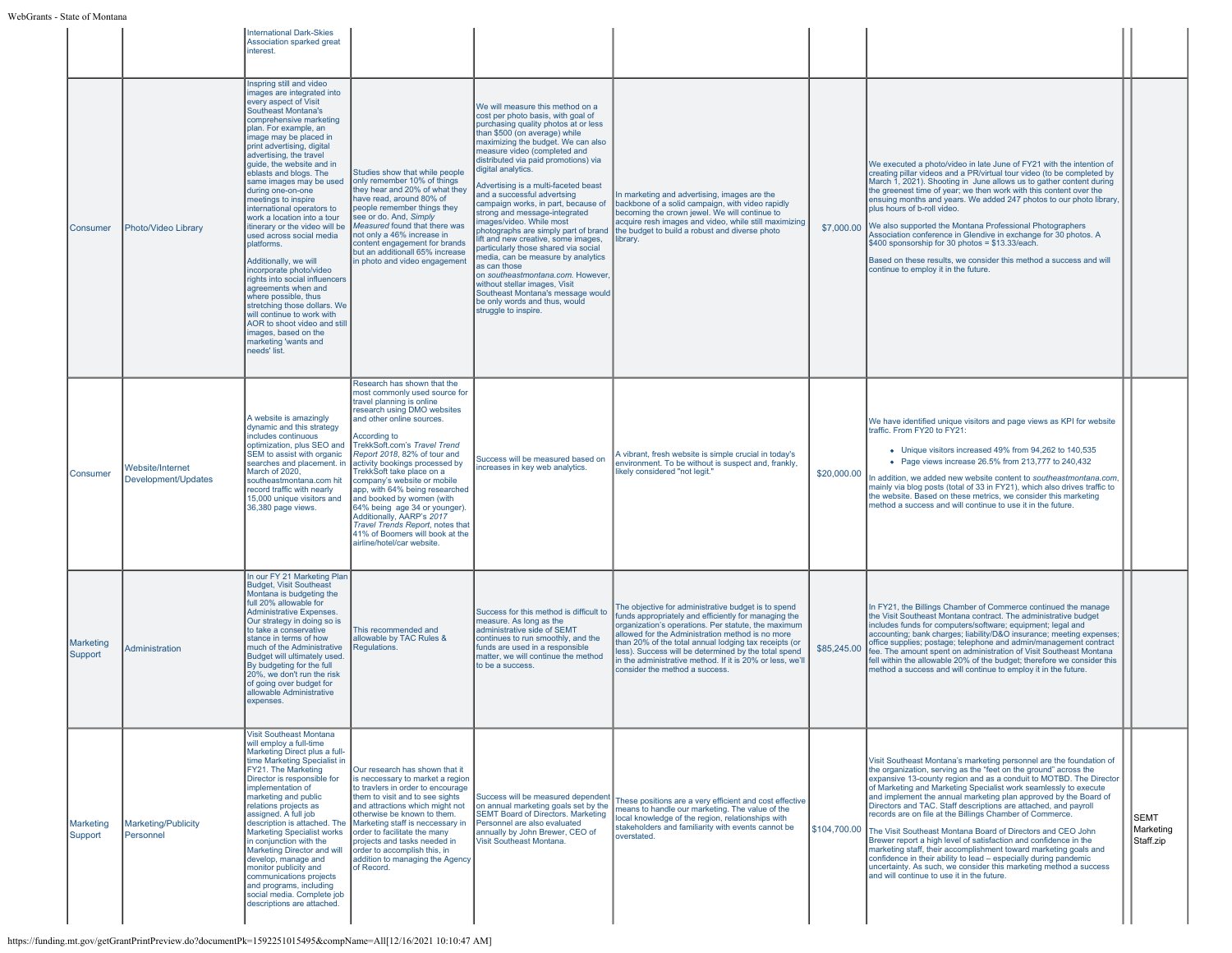| Marketing<br>Support        | <b>Joint Ventures</b>                        | <b>Visit Southeast Montana</b><br>considers the Joint<br>Ventures line item a vital<br>budget segment because it<br>is basically a "2 for the price<br>of 1" opportunity, plus Joint<br>Ventures allow us the look<br>both within and beyond the<br>region to work with<br>partners. These funds are<br>specifically designated for<br>use in joint marketing<br>projects with lodging tax<br>entities, including CVBs,<br>Regions, the Montana<br>Office of Tourism and<br><b>Business Development or</b><br>related entities like Montana<br>State Parks. This is will be<br>especially important in<br>FY21 as we navigate the<br>Post-COVID world of<br>tourism marketing. We are<br>especially interested in JVs<br>for advertising but also for<br>earned media, as that will<br>be a big focus in FY21. | Mathmatically, by particpating in<br>Joint Ventures, Visit Southeast<br>Montana will double its<br>investment -- leveraged or<br>matched funds go farther, so this<br>\$5,000 budget line becomes<br>\$10,000 or more.                                                                                                                                                                                                                                                                                                                                                                                            | Plans to measure success for<br>projects utilizing Joint Venture funds<br>will be determined, depending on the<br>details of each project.                                                                                                                                                                                                                                                                                                                                                                                            | Collaboration simply makes sense. Joint Ventures<br>also foster the partnering relationship that remails<br>vital across the state.<br>The 14-year-old Montana Dinosaur Trail is an<br>excellent example of an incredibly successful Joint<br>Venture Project with 334,544 individuals visiting<br>rural communities across nothern and eastern<br>Montana. The combined effort of many entities made<br>this possible. | \$5,000.00       | Although joint marketing was limited in FY21 due to the pandemic,<br>Visit Southeast Montana continues to be one of four supporting,<br>regional partners in the Montana Dinosaur Trail. We consider this a<br>continued success, and the epitome of what destination development<br>projects can do for small attractions and rural communities. Despite<br>the pandemic in 2020, the Trail's 16 <sup>th</sup> year, visitation was down just<br>27% from the record of 359,680 in 2019 and passport sales were<br>down 45%. Website stats, however, were up:<br>• Unique Visitors: 40.5% increase<br>• Page Views: 24% increase<br>This reflects both an intent to visit and potential for consecutive years.<br>Based on the longevity and continued success of the Montana<br>Dinosaur Trail, we will continue to support this landmark project. See<br>the attached annual report for more in-depth information. | 2020 MT<br>Dino Trail<br>Report -<br>Executive<br>Summary | and Facility<br>Reports.pdf |
|-----------------------------|----------------------------------------------|----------------------------------------------------------------------------------------------------------------------------------------------------------------------------------------------------------------------------------------------------------------------------------------------------------------------------------------------------------------------------------------------------------------------------------------------------------------------------------------------------------------------------------------------------------------------------------------------------------------------------------------------------------------------------------------------------------------------------------------------------------------------------------------------------------------|-------------------------------------------------------------------------------------------------------------------------------------------------------------------------------------------------------------------------------------------------------------------------------------------------------------------------------------------------------------------------------------------------------------------------------------------------------------------------------------------------------------------------------------------------------------------------------------------------------------------|---------------------------------------------------------------------------------------------------------------------------------------------------------------------------------------------------------------------------------------------------------------------------------------------------------------------------------------------------------------------------------------------------------------------------------------------------------------------------------------------------------------------------------------|-------------------------------------------------------------------------------------------------------------------------------------------------------------------------------------------------------------------------------------------------------------------------------------------------------------------------------------------------------------------------------------------------------------------------|------------------|-----------------------------------------------------------------------------------------------------------------------------------------------------------------------------------------------------------------------------------------------------------------------------------------------------------------------------------------------------------------------------------------------------------------------------------------------------------------------------------------------------------------------------------------------------------------------------------------------------------------------------------------------------------------------------------------------------------------------------------------------------------------------------------------------------------------------------------------------------------------------------------------------------------------------|-----------------------------------------------------------|-----------------------------|
| Marketing<br>Support        | <b>Cooperative Marketing</b>                 | As previously stated,<br>collaboration makes sense.<br>In the past Visit Southeast<br>Montana has offered<br><b>Cooperative Marketing</b><br>Grants to non-profit tourism<br>related businesses<br>throughout the region<br>Successful applicants must<br>demonstrate that the project to an attraction will greatly<br>(for which funds are being<br>requested) will benefit Visit<br>Southeast Montana as a<br>region. All TAC regulations<br>must be met in order for<br>funding to be given and the<br>committee favors new<br>projects and events over<br>others.                                                                                                                                                                                                                                         | Using the Survey in a Box to<br>understand intricate details<br>about event attendees or visitors<br>benefit both the grantee<br>organization but also Visit<br>Southeast Montana as a region.<br>The more data we have, the<br>better we can market.                                                                                                                                                                                                                                                                                                                                                             | Plans to measure success for<br>projects utilizing Cooperative<br>Marketing funds will be made<br>depending on the details of the<br>project, as approved by the Visit<br>Southeast Montana grants<br>committee. In previous years, typical<br>measurements included increased<br>attendance at events, increased paid<br>admission to a facility or creation or<br>improvement of a tourism entity. In<br>FY21, with the focus on survey data,<br>a completion report detailing event<br>visitor data will be consider a<br>success. | In FY21 the Visit Southeast Board has reduced the<br>budget (post COVID) to allow for research projects.<br>mainly Survey in a Box from ITRR. However, if<br>funding allows, the Board may increase the budget<br>for this marketing method.                                                                                                                                                                            |                  | Due to the pandemic and restricted events and/or potentially reduced<br>funding, the Visit Southeast Montana Board of Directors determined<br>that cooperative marketing grants would not be used in FY21. We do<br>\$2,000.00   find value in this marketing method and will offer it in the future, based<br>on collections and Board approval.                                                                                                                                                                                                                                                                                                                                                                                                                                                                                                                                                                     |                                                           |                             |
| Marketing<br>Support        | <b>TAC/Governor's Conference</b><br>meetings | <b>Staff from Montana's</b><br>tourism regions are<br>required to attend the<br>Montana Governor's<br>Conference on Tourism an<br><b>Tourism Advisory Council</b><br>meetings. This line item<br>sets aside funding to allow<br>us to do so                                                                                                                                                                                                                                                                                                                                                                                                                                                                                                                                                                    | A valueable network allows<br>individuals to share information<br>as well as know peers, thus<br>saving time and money when<br>working collaboratively.<br>Operating in a silo is counter-<br>productive.<br>Attending TAC meetings and the<br>Montana Governor's Conference Success will be measured by<br>on Tourism provides information<br>peer training and familiarization<br>along with an opportunity to<br>learn new marketing or<br>managment tools at a relatively<br>low cost.<br>Additionally, research indicates<br>that attendance at the TAC<br>meetings is required by Rules<br>and Regulations. | attendance at TAC meetings and the<br>Montana Governor's Conference.                                                                                                                                                                                                                                                                                                                                                                                                                                                                  | Funds are need for car rental/mileage, lodging, meal<br>per diems and other misc. during travel to TAC<br>meetings and Governor's Conference.                                                                                                                                                                                                                                                                           |                  | Due to the COVID pandemic, these meetings and conference were<br>cancelled or held virtually, therefore no funds were spent. We do find<br>value in networking, learning industry trends and understanding TAC<br>\$2,500.00 Rules & Regulations, therefore we will continue to use this marketing<br>method in the future.                                                                                                                                                                                                                                                                                                                                                                                                                                                                                                                                                                                           |                                                           |                             |
| Marketing<br>Support        | <b>Marketing Plan Developmen</b>             | Revieing the marketing plan<br>on an annual basis is vital,<br>especially in this age of<br>post-COVID, when traveler<br>sentiment is rapidly<br>changing. As we develop<br>our annual marketing plan<br>for Visit Southeast<br>Montana, we need funds for<br>related activities such as<br>travel, printing, creative<br>design and the like.                                                                                                                                                                                                                                                                                                                                                                                                                                                                 | According to<br>managementhelp.org a strategic<br>plan should be reviewed at least<br>every three years. However,<br><b>TAC Rules &amp; Regulations</b><br>required Montana's DMOs to<br>review and update plans<br>annually.                                                                                                                                                                                                                                                                                                                                                                                     | f we successfully craft, submit and<br>have a plan approved, this marketing<br>method will be considerd a success.                                                                                                                                                                                                                                                                                                                                                                                                                    | We may also need funds to purchase additional<br>research and/or assign Agency staff to research and<br>analyze the data.                                                                                                                                                                                                                                                                                               | \$500.00 needed. | We were able to conduct this work during the pandemic without<br>spending funds. We will continue to use this method in the future, as                                                                                                                                                                                                                                                                                                                                                                                                                                                                                                                                                                                                                                                                                                                                                                                |                                                           |                             |
| <b>Marketing</b><br>Support | Research                                     | This line is simply a<br>placeholder for potential<br>research project(s),<br>particularly one in<br>conjunction with a CVB or<br>another region.                                                                                                                                                                                                                                                                                                                                                                                                                                                                                                                                                                                                                                                              | This is simply a placeholder.<br>Rationale will be provided if the<br>segment is employed.                                                                                                                                                                                                                                                                                                                                                                                                                                                                                                                        | To be determine if/when a research<br>project is embarked upon.                                                                                                                                                                                                                                                                                                                                                                                                                                                                       | This is simply a placeholder. Rationale will be<br>provided if the segment is employed.                                                                                                                                                                                                                                                                                                                                 | \$100.00 needed. | We were able to conduct our work without accessing this method;<br>however, we would consider this marketing method in the future, as                                                                                                                                                                                                                                                                                                                                                                                                                                                                                                                                                                                                                                                                                                                                                                                 |                                                           |                             |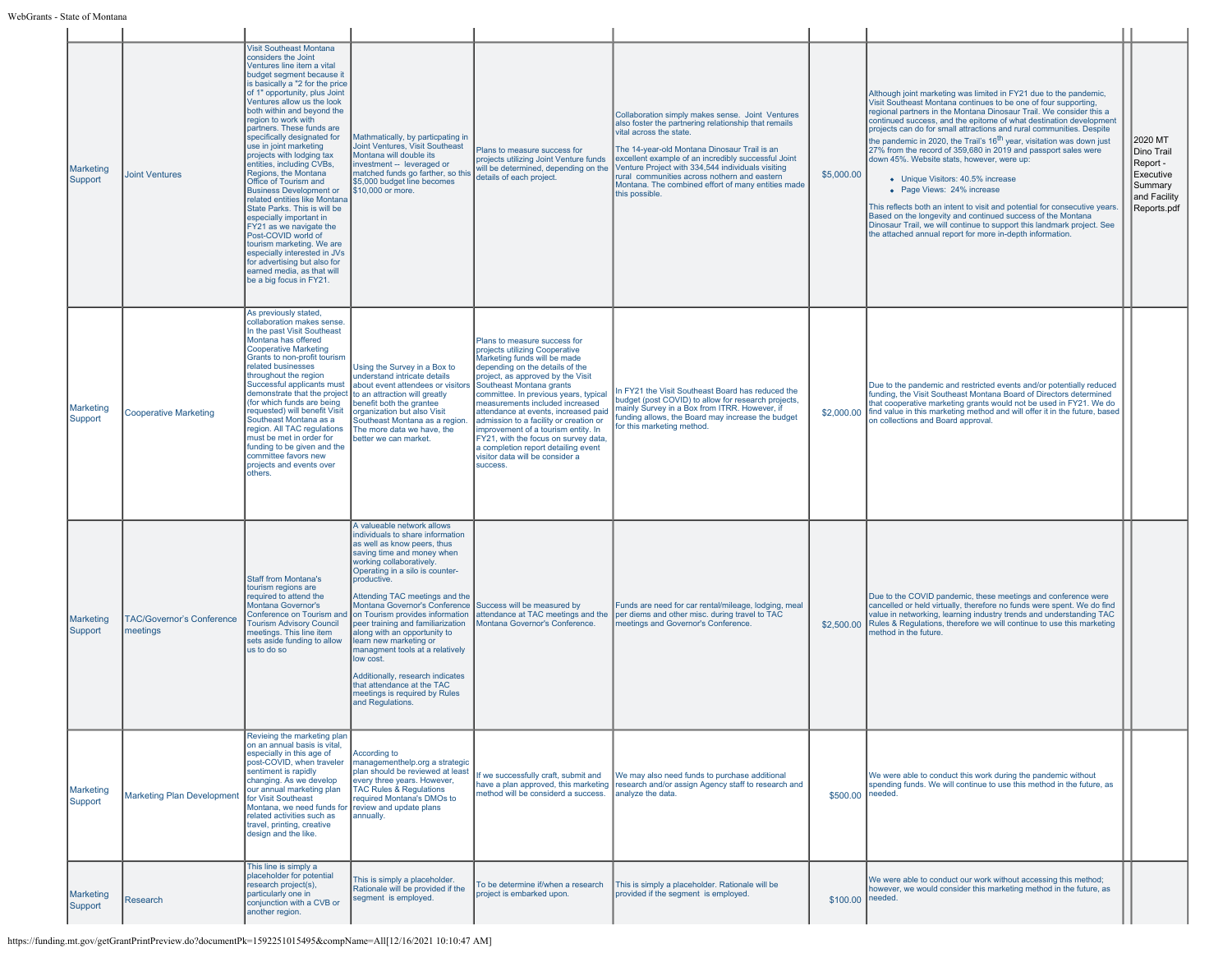| Marketing<br>Support | Outreach                     | We will use this segment to<br>offer support to Visit<br>Southeast Montana's<br><b>Tourism Partners and build</b><br>internal (regional)<br>awareness. This fits the<br>educating our residents<br>about the economic<br>benefits of tourism"<br>segment of Visit Southeast<br>Montana's mission<br>statement. Plus, it just<br>makes sense.<br>Visit Southeast Montana<br>has offered marketing<br>workshops for the past<br>three years. The workshops<br>are well-attended and<br>provide another touch point<br>between our staff and<br>tourism partners and also<br>between partners within the<br>region. We will consider<br>partnering with local<br>economic development<br>organizations in FY21 to<br>blend marketing with<br>business strategies.                                                                                                                                                                                                                                                                                                                                                                                                                                                                                                                                                                      | By offfering our expertise and<br>marketing support to Visit<br><b>SEMT's Tourism Partners, we</b><br>strengthen the entire region and<br>industry. This<br>collaboration logically flows<br>directly into the Visitor<br>Facilitation piece of the funnel.                                                                                                                                                                                           | We will track attendence at<br>workshops, presentations and<br>meetings along with post-workshop<br>surveys to determine success.                                                                                                                                                                                                                    | Social media trends and digital marketing changes<br>on an almost daily basis. Keeping our tourism<br>partners up to date is vital.                                                                                                                                                                                                                                                                                                                                                                                                                                                                                                                          | \$2,000.00 | In FY21 we again hosted marketing workshops for our tourism<br>partners; however, to accommodate for pandemic issues, we held<br>them virtually. Topics included:<br>• Leveraging Visit SEMT's Marketing for Your Business,<br><b>Organization or Event</b><br>• Crafting a Mini-Marketing Plan for Your Attraction or Event<br>• Defining our "New" Visitor<br>• Expert Panel: Content is King<br>• Social Media 201<br>• How Do We Market the Visit Southeast Montana Region<br>See the attached flier for detail.<br>While we feel the content was robust (we included paid industry<br>experts), hosting virtual events is not the same as in-person event.<br>The networking opportunities are lost. In addition, it appears that<br>individuals had good intentions - 108 registered to attend 6 session -<br>while only 58 attended. In addition, when travel was safe, staff gave<br>presentations to civic and other groups across the region at a total of<br>9 occassions to 165 individuals. We do still consider this a success<br>and plan to use this method in the future. | SEMT Flyer<br>Final (1).png |
|----------------------|------------------------------|-------------------------------------------------------------------------------------------------------------------------------------------------------------------------------------------------------------------------------------------------------------------------------------------------------------------------------------------------------------------------------------------------------------------------------------------------------------------------------------------------------------------------------------------------------------------------------------------------------------------------------------------------------------------------------------------------------------------------------------------------------------------------------------------------------------------------------------------------------------------------------------------------------------------------------------------------------------------------------------------------------------------------------------------------------------------------------------------------------------------------------------------------------------------------------------------------------------------------------------------------------------------------------------------------------------------------------------|-------------------------------------------------------------------------------------------------------------------------------------------------------------------------------------------------------------------------------------------------------------------------------------------------------------------------------------------------------------------------------------------------------------------------------------------------------|------------------------------------------------------------------------------------------------------------------------------------------------------------------------------------------------------------------------------------------------------------------------------------------------------------------------------------------------------|--------------------------------------------------------------------------------------------------------------------------------------------------------------------------------------------------------------------------------------------------------------------------------------------------------------------------------------------------------------------------------------------------------------------------------------------------------------------------------------------------------------------------------------------------------------------------------------------------------------------------------------------------------------|------------|--------------------------------------------------------------------------------------------------------------------------------------------------------------------------------------------------------------------------------------------------------------------------------------------------------------------------------------------------------------------------------------------------------------------------------------------------------------------------------------------------------------------------------------------------------------------------------------------------------------------------------------------------------------------------------------------------------------------------------------------------------------------------------------------------------------------------------------------------------------------------------------------------------------------------------------------------------------------------------------------------------------------------------------------------------------------------------------------|-----------------------------|
| Marketing<br>Support | <b>Crisis Management</b>     | This is a placeholder. To be<br>provided if method is<br>implemented.                                                                                                                                                                                                                                                                                                                                                                                                                                                                                                                                                                                                                                                                                                                                                                                                                                                                                                                                                                                                                                                                                                                                                                                                                                                               | TBD if method is implemented.                                                                                                                                                                                                                                                                                                                                                                                                                         | A fully-developed Crisis<br>Communication Plan is the desired<br>outcome.                                                                                                                                                                                                                                                                            | To be provided if method is implemented.                                                                                                                                                                                                                                                                                                                                                                                                                                                                                                                                                                                                                     | \$100.00   | We completed our work in FY21 without using this method, so it is a<br>success. We will consider using this method in the future, as<br>ecessary.                                                                                                                                                                                                                                                                                                                                                                                                                                                                                                                                                                                                                                                                                                                                                                                                                                                                                                                                          |                             |
| Marketing<br>Support | <b>Opportunity Marketing</b> | Opportunities that arise will<br>be considered by how it fits<br>within the existing<br>marketing plan, media plan<br>and budget.<br><b>DEI Training:</b><br>Diversity and inclusion are<br>more important in today's<br>rapidly changing<br>environment in which we<br>market. Visit Southeast<br>Montana's current staff<br>desire an opportunity to<br>"change the lens" on how to opportunity arises.<br>incorporate more<br>sensitivities into the<br>organization's operations<br>and marketing strategies.<br>Staff will attend DEII<br>(Diversity, Equity, Inclusion<br>and Implementation)<br>training lead by William<br>Henry of Be Better World<br>(https://williambhenry.com/).<br>motivational speaker,<br>coach, author, and event<br>host and has been<br>consulting companies and<br>speaking professionally for<br>over a decade. The training<br>will focus on mind-opening<br>instruction, in-class<br>exercises and frank<br>conversations. Henry notes<br>"you will be uncomfortable<br>in a safe place." and "One<br>example is "Diversity - It's<br>Not Just About Color!"<br>Staff seeks to better<br>understand opportunities<br>where we might implement<br>diversity, equality and<br>inclusion in both tourism<br>marketing and in<br>destination management -<br>this starts with thinking<br>bigger. | To be determined if/when the<br><b>DEI Training:</b><br>Prior to 2020, Visit Southeast<br>Montana's photo and video<br>assets included very little to<br>no diversity. While Montana<br>is 88.5% white, we know that<br>people from all races,<br>William is an Award-winning cultures, physical abilities,<br>backgrounds and so on<br>desire to visit Montana;<br>however, those individuals<br>are not represented in current<br>marketing assets. | To be determined prior to<br>mplementation and Opportunity<br>Request.<br><b>DEI Training:</b><br>This method will be considered a<br>success after personnel attend the<br>training and present a brief plan of<br>how they will implement what they<br>have learned in the D&I Training<br>within Visit Southeast Montana's<br>marketing strategy. | To be determined prior to implemented and included<br>in the Opportunity Request.<br>DEI:<br>During the course of the training, staff will review and<br>summarize take-aways (staff individuals are in<br>separate training sections), concluding with a<br>tentative plan highlighting areas where we might look<br>for opportunities. For example, is there a way to<br>ncorporate this training into the annual marketing<br>workshops for tourism partners? Or, can we identify<br>gaps, such as photo/video assets, where we could<br>visually demonstrate more DEI? Or, could we focus<br>on an earned media niche that is more geared<br>toward DEI? | \$100.00   | DEI Training is ongoing. Staff will present to the Board of Directors in<br>February, 2022.<br>Experian, formerly known as Corporate Cost Control, serves as the                                                                                                                                                                                                                                                                                                                                                                                                                                                                                                                                                                                                                                                                                                                                                                                                                                                                                                                           |                             |
|                      |                              |                                                                                                                                                                                                                                                                                                                                                                                                                                                                                                                                                                                                                                                                                                                                                                                                                                                                                                                                                                                                                                                                                                                                                                                                                                                                                                                                     |                                                                                                                                                                                                                                                                                                                                                                                                                                                       |                                                                                                                                                                                                                                                                                                                                                      |                                                                                                                                                                                                                                                                                                                                                                                                                                                                                                                                                                                                                                                              |            | call and distribution center for Visit Southeast Montana, handling                                                                                                                                                                                                                                                                                                                                                                                                                                                                                                                                                                                                                                                                                                                                                                                                                                                                                                                                                                                                                         |                             |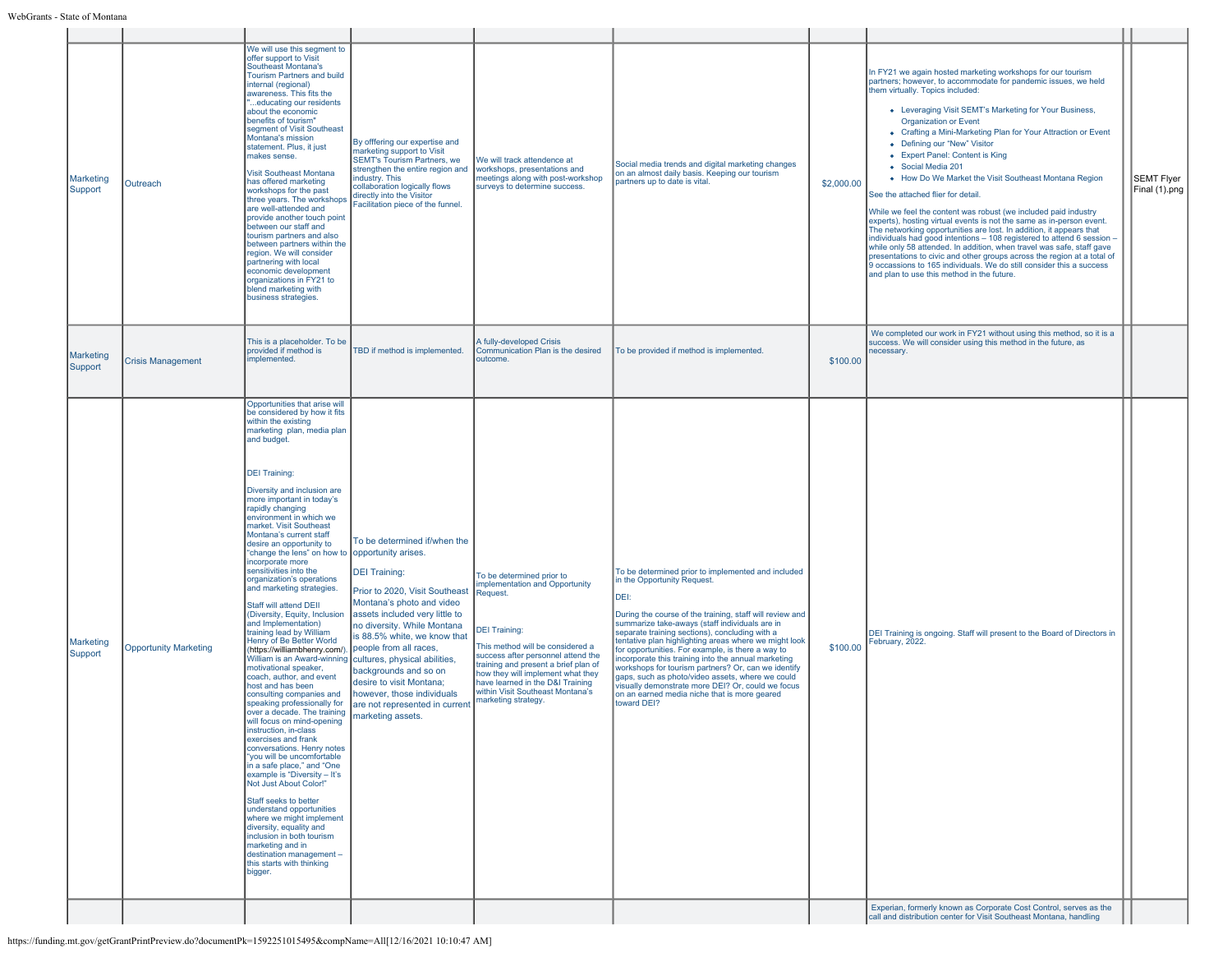| <b>Marketing</b><br>Support | Fulfillment/Telemarketing/Call<br>Center | This method covers<br>expenses to field inqurires<br>(calls, email) from potential<br>visitors and provide them<br>with requested printed<br>material via mail. Expenses that:<br>include agency fees.<br>shipping, postage and<br>storage.<br>This method also covers<br>the cost to distribute the<br><b>Visit Southeast Montana</b><br>travel guides to locations<br>across Montana, Wyoming<br>and South Dakota, primarily<br>to locations frequented by<br>travelers. | According to nonstopsigns.com,<br>travelers do gather information<br>while "on the ground" in their<br>travel destination. Consider<br>• Brochures, maps and<br>travel guides are the #1<br>in-market influence.<br>(Bentley University)<br>• 65% of tourists used<br>brochure display racks<br>during travel.<br>(BrochureManagement)                                                                                                                                                                                                                                                                                                                                                                                                                                          | Success will be measured based on<br>he number of calls and/or email<br>inquiries fielded and material sent.<br>Additionally, we will track travel guide<br>quantities and rack locations                                                                                              | Our ads and printed material, plus the website,<br>feature a toll-free number encouraging travelers with<br>questions to call and/or request a travel guide. It's<br>mportant we continue to provide this service to<br>potential visitors. We add the collected email<br>addresses to the Consumer e-blast database,<br>continuing to grow that communication line.<br>Additionally, we distribute travel guides to locations<br>throughout Montana, Wyoming and South Dakota to<br>keep that inspirational and quiding piece at the<br>forefront of travelers' minds.              | \$36,500.00 | calls/questions, emails and website orders. In FY21, Experian<br>handled 3,912 inquiries (up from 1,470 in FY20) and distributed 7,027<br>travel guides (up from 5,778 in FY20). The most guide orders came<br>from the Glacier Country Coop buy (1,504), which is only filled when<br>budget allows) and the southeastmontana.com (1,384).<br>The top states of origin were:<br>1. Montana<br>2. Texas<br>3. California<br>4. Minnesota<br>5. Illinois<br>6. Washington<br>7. Wisconsin<br>Visit Southeast Montana contracted with Certified Folder to distribute<br>the annual travel guide via racks at 542 locations across six routes in<br>FY21 to encourage "on the ground travelers" to stop in the Southeast<br>Montana region during their travels or inspire them to consider the<br>region during a follow-up trip. We save 10% by paying the entire 12-<br>month invoice in advance.<br>Certified Folder distributed 40,000 travel guides for \$19,038 over the<br>course of one year. This works out to \$2.10/quide. Fiscally,<br>considering staff time and travel costs, we could not distribute this<br>quantity of guides to this many locations for a lesser amount. Based<br>on these numbers, we consider both of these methods successful and<br>plan to continue to use them in the future. | <b>SEMT</b><br>Inquiries and<br>States 20-<br>$ 21.x $ sx |
|-----------------------------|------------------------------------------|----------------------------------------------------------------------------------------------------------------------------------------------------------------------------------------------------------------------------------------------------------------------------------------------------------------------------------------------------------------------------------------------------------------------------------------------------------------------------|---------------------------------------------------------------------------------------------------------------------------------------------------------------------------------------------------------------------------------------------------------------------------------------------------------------------------------------------------------------------------------------------------------------------------------------------------------------------------------------------------------------------------------------------------------------------------------------------------------------------------------------------------------------------------------------------------------------------------------------------------------------------------------|----------------------------------------------------------------------------------------------------------------------------------------------------------------------------------------------------------------------------------------------------------------------------------------|--------------------------------------------------------------------------------------------------------------------------------------------------------------------------------------------------------------------------------------------------------------------------------------------------------------------------------------------------------------------------------------------------------------------------------------------------------------------------------------------------------------------------------------------------------------------------------------|-------------|---------------------------------------------------------------------------------------------------------------------------------------------------------------------------------------------------------------------------------------------------------------------------------------------------------------------------------------------------------------------------------------------------------------------------------------------------------------------------------------------------------------------------------------------------------------------------------------------------------------------------------------------------------------------------------------------------------------------------------------------------------------------------------------------------------------------------------------------------------------------------------------------------------------------------------------------------------------------------------------------------------------------------------------------------------------------------------------------------------------------------------------------------------------------------------------------------------------------------------------------------------------------------------------------------------------------|-----------------------------------------------------------|
| Marketing<br>Support        | VIC<br>Funding/Staffing/Signage          | As the Eastern gateway to<br>Montana, it is vital that the<br>VICs warmly receive and<br>assist visitors, at least<br>during the warm season.<br>This marketing method<br>offers grants to the VIC to<br>help them maintain<br>operations and/or pay for<br>improvements (within the<br>needs of quests. This will<br>be especially important in<br>the post-COVID era when<br>personal contact is<br>mportant, yet "distant."                                             | Research conducted by the<br>Montana Office of Tourism has<br>shown that VICs are important<br>and that it is vital to provide VICs<br>and their staff with the tools and<br>knowledge they need to provide<br>a good experience to the<br>TAC's Rules & Regulations) visitor. Without support from<br>so they can better meet the Visit SEMT, these VICs would<br>have drastically reduced<br>staffing/open hours.                                                                                                                                                                                                                                                                                                                                                             | Success will be measured based on<br>satisfactory reports from the VICs<br>that are submitted in report format<br>and will included total numbers of<br>seasonal visitors and top states of<br>riain.                                                                                  | We support VICs in Hardin (Big Horn Co); Broadus<br>(Powder River Co.) and Wibaux (Wibaux Co.). A<br>visitor's personal experience is vital in encouraging<br>them to try new adventures that they may not have<br>on their itinerary or to encourage a return trip.                                                                                                                                                                                                                                                                                                                 | \$15,000.00 | During the summer of 2020, Wibaux County was the only VIC open<br>b/c of pandemic restrictions. Reporting includes:<br>• 5,415 total visitors counted<br>• Only 6 Canadian and 10 other international visitors during<br>the summer of 2020, with no reporting in May<br>• Top States of Origin:<br>1. Minnesota<br>2. Montana<br>3. North Dakota<br>4. Wisconsin<br>5. Michigan<br>6. Washington (only 9 less than MI)<br>Based on this completion report, we consider this method a success<br>and will employ it in the future.                                                                                                                                                                                                                                                                                                                                                                                                                                                                                                                                                                                                                                                                                                                                                                                  |                                                           |
| Publicity                   | Social Media                             | Funds in this segment<br>support efforts in the social<br>media realm including<br>social media influencers,<br>event promotions or<br>"boosts" and other ways to<br>enhance organic social<br>media content throughout<br>the region. This strategy<br>may also include paid socia<br>media to specific target<br>markets or events and<br>travel for staff to create<br>social media content.                                                                            | Research also shows that social<br>media, including social media<br>muencers, supports brand lift,<br>places opportunities in front of<br>followers and inspires "followers"<br>to act. Nearly 70% of<br>people would rather learn about<br>products through good content.<br>And 68% of consumers spend<br>time reading blog content and<br>other content from a brand that<br>they find interesting.<br>Additionally, according to the<br>University of Massachusetts<br>Dartmouth Center for Marketing<br>Research, 77% of millennials<br>make a purchase both online<br>and in-store after viewing<br>something on<br>Facebook. Fluent noted that the<br>top three social media for<br>Millennials and non-Millennials<br>(age 35+) are Facebook,<br>YouTube and Instagram. | Social media analytics will provide a<br>solid measure of success as will<br>increased attendance at promoted<br>events or offerings. Plus, quality<br>social media content continually<br>provides a strong brand boost. Our<br>aoal is to increase social media<br>engagement by 7%. | Social media continues to gain in popularity and<br>markets. While the majority of content will be created<br>and/or gathered in-house, we will sometimes<br>contract with social influencers to supplement and<br>gain access to different audiences. Plus, social<br>media is an ever-changing, ever-growing platform<br>that allows for creativity and experimentation, often a<br>"soft" forerunner of trends. In addition, when Visit<br>Billings hosted the Travel Blog Exchange in FY20.<br>we experienced a huge jump in social traffic and<br>engagement across the region. | \$5,000.00  | In FY21, we met and exceeded our social media goals using organ<br>methods:<br>Facebook (increased 11.35%)<br>Goal: 27,408<br>Actual: 28,524<br>Instagram: (increased 9.59%)<br><b>Actual: 6.640</b><br>Goal: 6,491<br>Twitter: (increased 7.71%)<br><b>Goal: 999</b><br><b>Actual: 1.006</b><br>Staff did attend and promote one of the few events during the<br>pandemic, the Makoshika Triathlon, plus continually use social for<br>brand lift. Based on these results, we will continue to use this<br>marketing method in the future.                                                                                                                                                                                                                                                                                                                                                                                                                                                                                                                                                                                                                                                                                                                                                                         |                                                           |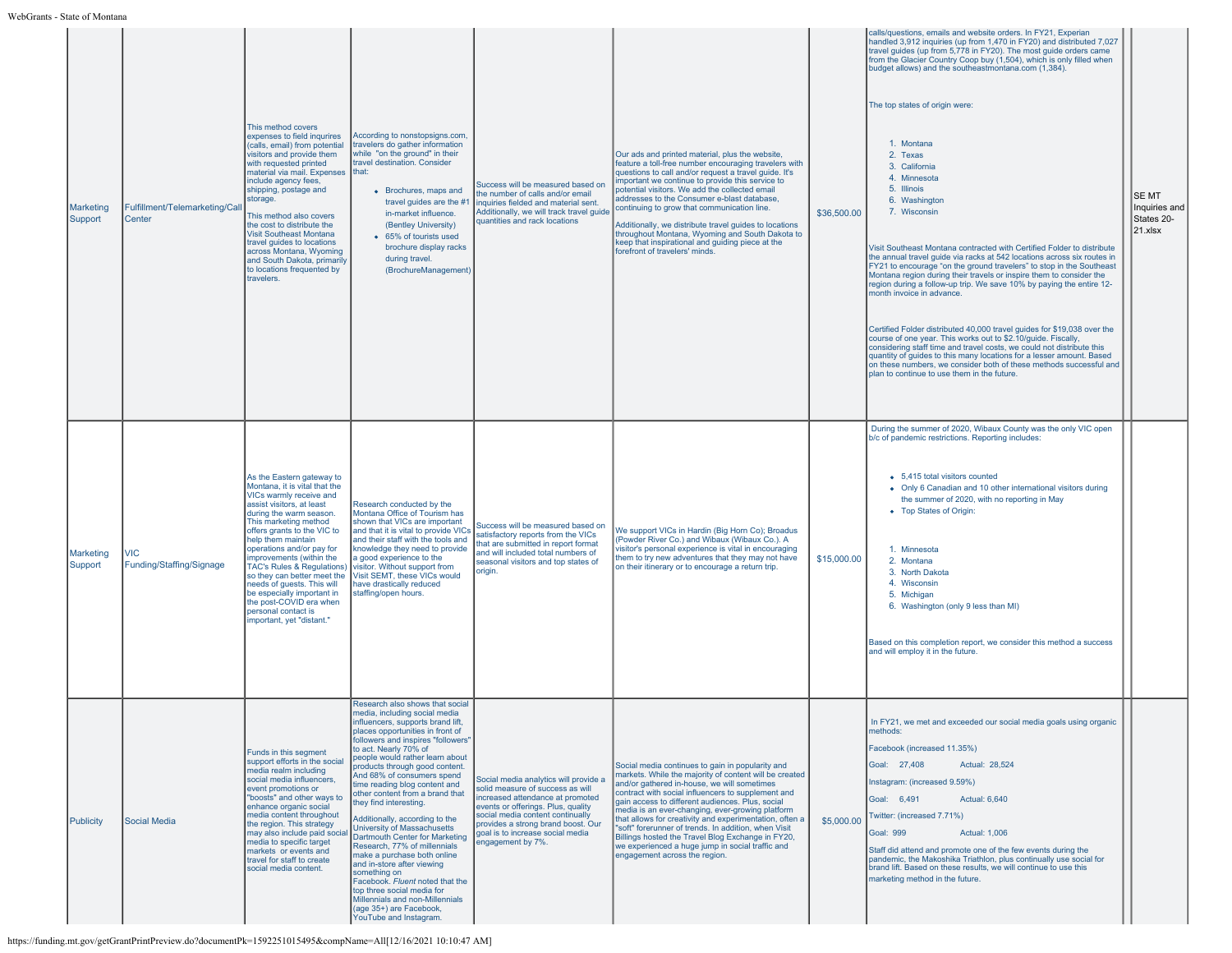| Publicity | <b>Fam Trips</b>                          | This method sets aside<br>funds for familiarization<br>tours through Southeast<br>Montana for tour operators,<br>journalists, bloggers, free-<br>lance writers, video<br>producers, photographers<br>and other content creators.<br>It also includes promotional<br>giveaways for welcome<br>packets given to specific<br>individuals or groups<br>visiting the region plus<br>inlcudes a placeholder for<br>film recruitment. These fam<br>tours are often performed<br>as a co-op with MOTBD or<br>with other tourism entitities<br>including CVBs.<br>The value of WOM - Word<br>of Mouth - marketing cannot<br>be fully understood<br>(although some methods do<br>try to monetize each<br>"produced piece"). It is<br>traditional and long-trusted.<br>We will employ significantly<br>more effort into WOM in the<br>future.<br>In addition, as we navigate<br>the post-COVID travel<br>marketing landscape, fam<br>trips will be a vital<br>component of sharing<br>information about what the<br>Southeast Montana region<br>offers - within the state.<br>regional, nationally and<br>internationally. | Research also shows that<br>earned media, an article or video<br>produced by a journalist, retains<br>stronger media value than paid<br>advertising. A Nielsen study<br>shows that 92% of consumers<br>believe suggestions from friends<br>and family over advertising.<br>WOM - Word of Mouth - is a<br>crucial component of a<br>comprehensive campaign. In<br>addition:<br>• You have a 434%<br>higher chance of being<br>ranked highly on<br>search engines if you<br>feature a blog as part of<br>your website (Tech<br>Client).<br>• Businesses using blogs<br>as part of their content<br>marketing mix get 67%<br>more leads than those<br>who don't (Hubspot).<br>• Blogging drives<br>audience to the<br>website. Research<br>shows that 75% of<br>users don't scroll<br>beyond the first page of<br>search results.<br>• 52% of respondents on<br>a recent content<br>marketing survey<br>agreed that blogging is<br>their most critical<br>content marketing<br>tactic. Blogging was<br>followed by email<br>newsletters (40%),<br>social media content<br>(40%), then ebooks, in-<br>person events, and<br>webinars. | Success will be measured based on<br>earned media (articles, videos, blogs<br>and the like) written by hosted<br>journalists, photographers and other<br>content creators. We use cision to<br>both connect with media and to<br>monitor media (see Publicity/Press<br>Promotions/Media Outreach). | Fam tours are an important method of educating<br>potential tour operators to bring groups into SEMT.<br>Operators rarely are willing to add an area to their<br>product line unless they have experienced it<br>personally.<br>Fam tours remain an important PR tool in that<br>journalists can be provided with unique experiences.<br>These experiences often result in articles being<br>written by journalists in various publications which<br>can be worth tens of thousands of dollars, if not<br>more, in media impressions and credibility.<br>Photographers and video producers are included in<br>this group -- this inspirational component will be<br>amplified. | \$7,000.00   | In FY21 we partnered with local emerging blogger/social media<br>influencer, Backpacking Blotskes to promote the Visit Southeast<br>Montana region. Deliverables included (2) blogs (links below, plus<br>shared on southeastmontana.com/blog); social posts; 91 images, plus<br>(2) "bonus" YouTube videos (links below):<br>The Backpacking Blotskes:<br>• Blog post<br>#1: https://www.thebackpackingblotskes.com/post/why-east-<br>is-the-beast-to-the-beauty-of-the-west<br>• Blog post<br>#2: https://www.thebackpackingblotskes.com/post/southeast-<br>montana-with-kids<br>• Social posts (should be able to see engagements, etc. by<br>clicking "See Insights") Photos: 91 with samples attached<br>o https://www.instagram.com/p/CQeMGneMkz1/<br>o https://www.instagram.com/p/CQEwhu2MP7-/<br>o https://www.instagram.com/p/CP8b-xMs0UX/<br>$\bullet$ Extras:<br>o https://www.youtube.com/watch?<br>v=qZUDwGkk4Rs&t=1s<br>o https://www.youtube.com/watch?<br>v=K5BBI0zAquA&t=76s<br>Due to the pandemic restrictions and travel uncertainty, we did not<br>host additional fams or influencer trips. We consider this method a<br>success and will continue to employ it in the future. See attached for a<br>snapshot. | Backpacking<br>Blotskes<br>Samples.pdf             |
|-----------|-------------------------------------------|-----------------------------------------------------------------------------------------------------------------------------------------------------------------------------------------------------------------------------------------------------------------------------------------------------------------------------------------------------------------------------------------------------------------------------------------------------------------------------------------------------------------------------------------------------------------------------------------------------------------------------------------------------------------------------------------------------------------------------------------------------------------------------------------------------------------------------------------------------------------------------------------------------------------------------------------------------------------------------------------------------------------------------------------------------------------------------------------------------------------|-----------------------------------------------------------------------------------------------------------------------------------------------------------------------------------------------------------------------------------------------------------------------------------------------------------------------------------------------------------------------------------------------------------------------------------------------------------------------------------------------------------------------------------------------------------------------------------------------------------------------------------------------------------------------------------------------------------------------------------------------------------------------------------------------------------------------------------------------------------------------------------------------------------------------------------------------------------------------------------------------------------------------------------------------------------------------------------------------------------------------------------|----------------------------------------------------------------------------------------------------------------------------------------------------------------------------------------------------------------------------------------------------------------------------------------------------|--------------------------------------------------------------------------------------------------------------------------------------------------------------------------------------------------------------------------------------------------------------------------------------------------------------------------------------------------------------------------------------------------------------------------------------------------------------------------------------------------------------------------------------------------------------------------------------------------------------------------------------------------------------------------------|--------------|---------------------------------------------------------------------------------------------------------------------------------------------------------------------------------------------------------------------------------------------------------------------------------------------------------------------------------------------------------------------------------------------------------------------------------------------------------------------------------------------------------------------------------------------------------------------------------------------------------------------------------------------------------------------------------------------------------------------------------------------------------------------------------------------------------------------------------------------------------------------------------------------------------------------------------------------------------------------------------------------------------------------------------------------------------------------------------------------------------------------------------------------------------------------------------------------------------------------------------------|----------------------------------------------------|
| Publicity | <b>Press Promotions/Media</b><br>Outreach | Public relations, earned<br>media and media tracking<br>are all strategies that allow<br>Visit Southeast Montana to<br>stretch the marketing dollar.<br>Hosting media events for<br>new tourism products or<br>collaborating to bring media<br>to a major or new event will<br>leverage even more dollars<br>into trackable product. This<br>strategy compliments the<br>Fam strategy. As we<br>navigate the Post-COVID<br>landscape, this marketing<br>method becomes even<br>more important as we can<br>have significant impact from<br>WOD (word of mouth)<br>versus traditional<br>advertising.                                                                                                                                                                                                                                                                                                                                                                                                                                                                                                            | Marketshare notes that word-of-<br>mouth has been shown to<br>improve marketing effectiveness<br>by up to 54%. And, again,<br>Nielsen study shows that 92% of<br>consumers believe suggestions<br>from friends and family more<br>than other advertising.                                                                                                                                                                                                                                                                                                                                                                                                                                                                                                                                                                                                                                                                                                                                                                                                                                                                         | We will measure success by the<br>quantity and quality of articles, blogs,<br>content, images and video produced.<br>with secondary goal of remaining<br>steady during the pandemic.                                                                                                               | This strategy includes coopertively contracting a<br>media monitoring and database service with Visit<br>Billings. This massive database allows us to mine for<br>writers, bloggers, influencers and the like to cover<br>very specific topics. For example, we can yet the<br>database for freelance<br>writers/journalists/bloggers/influencers/videographers<br>who specialize in outdoor adventures in area that<br>offer limited access and support.                                                                                                                                                                                                                      | \$13,200.00  | In FY21, our earned media included the following:<br>• 865 mentions<br>• Average value of \$1,204<br>$\bullet$ Total value of \$1,041,021<br>Compared to FY20:<br>• 986 mentions<br>$\bullet$ Total value of \$1,100,000<br>We met our objective of remaining steady during the unpredictable<br>pandemic.                                                                                                                                                                                                                                                                                                                                                                                                                                                                                                                                                                                                                                                                                                                                                                                                                                                                                                                            | <b>SEMT FY21</b><br>Earned<br>Media<br>samples.zip |
|           |                                           |                                                                                                                                                                                                                                                                                                                                                                                                                                                                                                                                                                                                                                                                                                                                                                                                                                                                                                                                                                                                                                                                                                                 |                                                                                                                                                                                                                                                                                                                                                                                                                                                                                                                                                                                                                                                                                                                                                                                                                                                                                                                                                                                                                                                                                                                                   |                                                                                                                                                                                                                                                                                                    |                                                                                                                                                                                                                                                                                                                                                                                                                                                                                                                                                                                                                                                                                | \$507.223.00 |                                                                                                                                                                                                                                                                                                                                                                                                                                                                                                                                                                                                                                                                                                                                                                                                                                                                                                                                                                                                                                                                                                                                                                                                                                       |                                                    |

## *Markething Method Evaluation Attachments*

- Attachment 1 **Attachment 1** [Southeast Montana FY21 evaluation\\_Pie Charts.zip](https://funding.mt.gov/fileDownload.jsp?filename=1639415093650_Southeast+Montana+FY21+evaluation_Pie+Charts.zip) **Attachment 2** [SEMT FY21 Media Performance Final.pdf](https://funding.mt.gov/fileDownload.jsp?filename=1639518283360_SEMT+FY21+Media+Performance+Final.pdf) Attachment 3 **Attachment 3 FY21** - Earned Media Cision Report.xlsx
- **Attachment 4**
- https://funding.mt.gov/getGrantPrintPreview.do?documentPk=1592251015495&compName=All[12/16/2021 10:10:47 AM]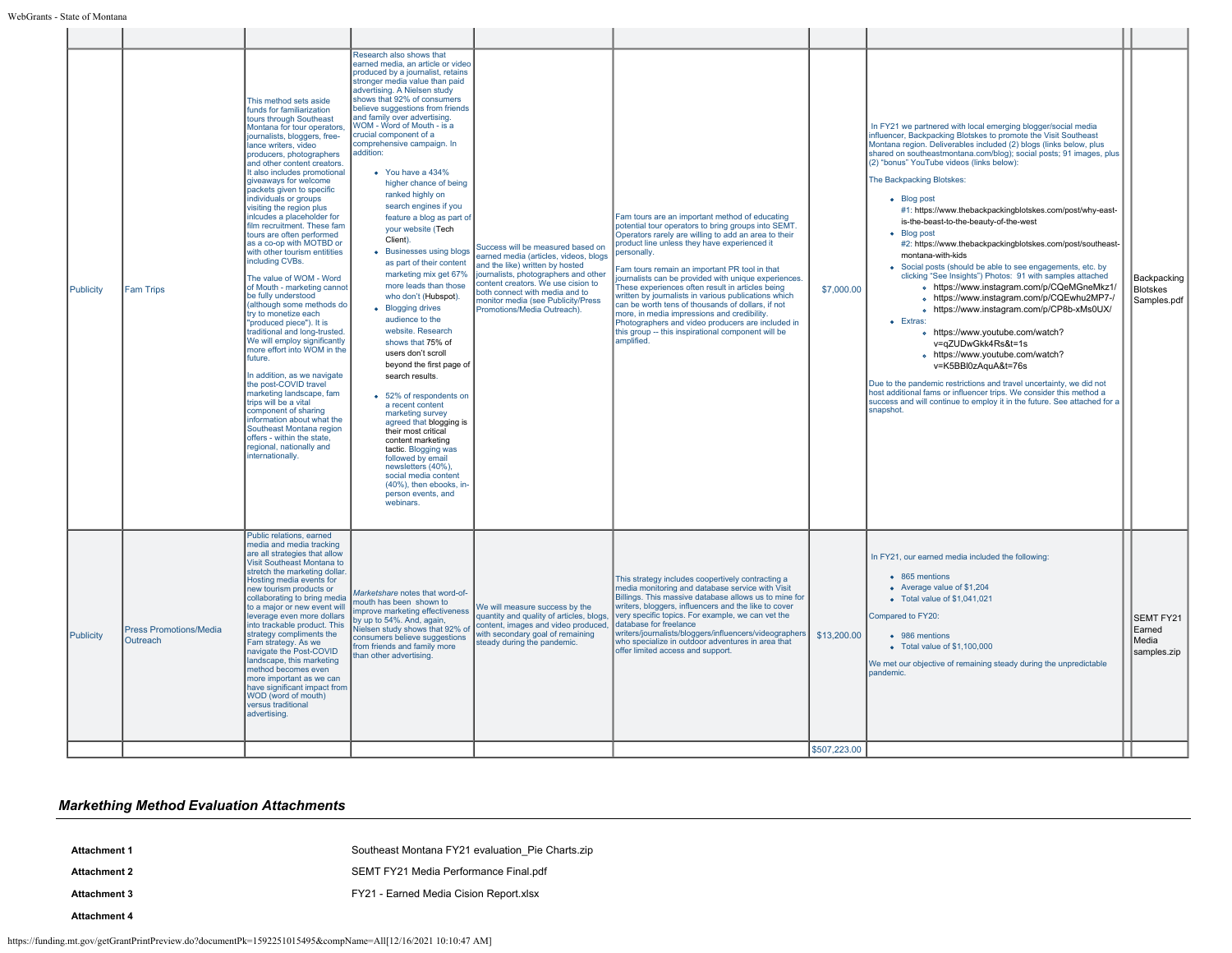| <b>Attachment 5</b>  |
|----------------------|
| <b>Attachment 6</b>  |
| <b>Attachment 7</b>  |
| <b>Attachment 8</b>  |
| <b>Attachment 9</b>  |
| <b>Attachment 10</b> |

## *Marketing Method Budget*

| <b>Marketing Segment</b> | <b>Marketing Method</b>                    | Bed tax funded budget | Non bed tax funded budget (optional) |
|--------------------------|--------------------------------------------|-----------------------|--------------------------------------|
| Consumer                 | <b>Ad Agency Services</b>                  | \$75,000.00           | \$0.00                               |
| Consumer                 | <b>Print Advertising</b>                   | \$55,500.00           | \$0.00                               |
| Consumer                 | <b>Online/Digital Advertising</b>          | \$108,449.00          | \$0.00                               |
| Consumer                 | Billboards/Out-of-Home                     | \$17,000.00           | \$0.00                               |
| Consumer                 | Multi-Media Marketing                      | \$100.00              | \$0.00                               |
| <b>Consumer</b>          | Social Media                               | \$6,500.00            | \$0.00                               |
| Consumer                 | Electronic Adv - Newsletter, E-blast       | \$3,000.00            | \$0.00                               |
| Consumer                 | Cooperative Marketing                      | \$2,000.00            | \$0.00                               |
| <b>Consumer</b>          | <b>Printed Material</b>                    | \$10,000.00           | \$0.00                               |
| Consumer                 | <b>Travel/Trade Shows</b>                  | \$1,500.00            | \$0.00                               |
| Consumer                 | Website/Internet Development/Updates       | \$25,000.00           | \$0.00                               |
| Consumer                 | Photo/Video Library                        | \$7,000.00            | \$0.00                               |
|                          |                                            | \$311,049.00          | \$0.00                               |
| Marketing Support        | Administration                             | \$97,063.00           | \$0.00                               |
| Marketing Support        | Marketing/Publicity Personnel              | \$95,808.00           | \$0.00                               |
| <b>Marketing Support</b> | <b>Joint Ventures</b>                      | \$5,000.00            | \$0.00                               |
| <b>Marketing Support</b> | <b>TAC/Governor's Conference meetings</b>  | \$2,500.00            | \$0.00                               |
| <b>Marketing Support</b> | <b>Marketing Plan Development</b>          | \$500.00              | \$0.00                               |
| Marketing Support        | Research                                   | \$100.00              | \$0.00                               |
| <b>Marketing Support</b> | Outreach                                   | \$2,000.00            | \$0.00                               |
| Marketing Support        | <b>Crisis Management</b>                   | \$100.00              | \$0.00                               |
| Marketing Support        | <b>Opportunity Marketing</b>               | \$10,000.00           | \$0.00                               |
| Marketing Support        | Fulfillment/Telemarketing/Call Center      | \$36,500.00           | \$0.00                               |
| Marketing Support        | <b>VIC Staff/Customer Service Training</b> | \$15,000.00           | \$0.00                               |
|                          |                                            | \$264,571.00          | \$0.00                               |
| Publicity                | Social Media                               | \$5,000.00            | \$0.00                               |
| Publicity                | Press Promotions/Media Outreach            | \$13,200.00           | \$0.00                               |
| Publicity                | <b>Fam Trips</b>                           | \$7,000.00            | \$0.00                               |
|                          |                                            | \$25,200.00           | \$0.00                               |
|                          |                                            | \$600,820.00          | \$0.00                               |

## *Miscellaneous Attachments*

| Description                    | <b>File Name</b>                                 | <b>File Size</b> |
|--------------------------------|--------------------------------------------------|------------------|
| <b>SEMT Marketing Director</b> | 2019 SEMT Marketing Director Job Description.doc | 1.3 MB           |
| <b>SEMT Marketing Director</b> | 2019 SEMT Marketing Director Job Description.doc | 1.3 MB           |
| FY21 SEMT Marketing Plan       | SEMT 20-21 Marketing Plan high res 050120.pdf    | 25.5 MB          |
| FY21 SEMT Marketing Plan       | SEMT 20-21 Marketing Plan_high res_050120.pdf    | 25.5 MB          |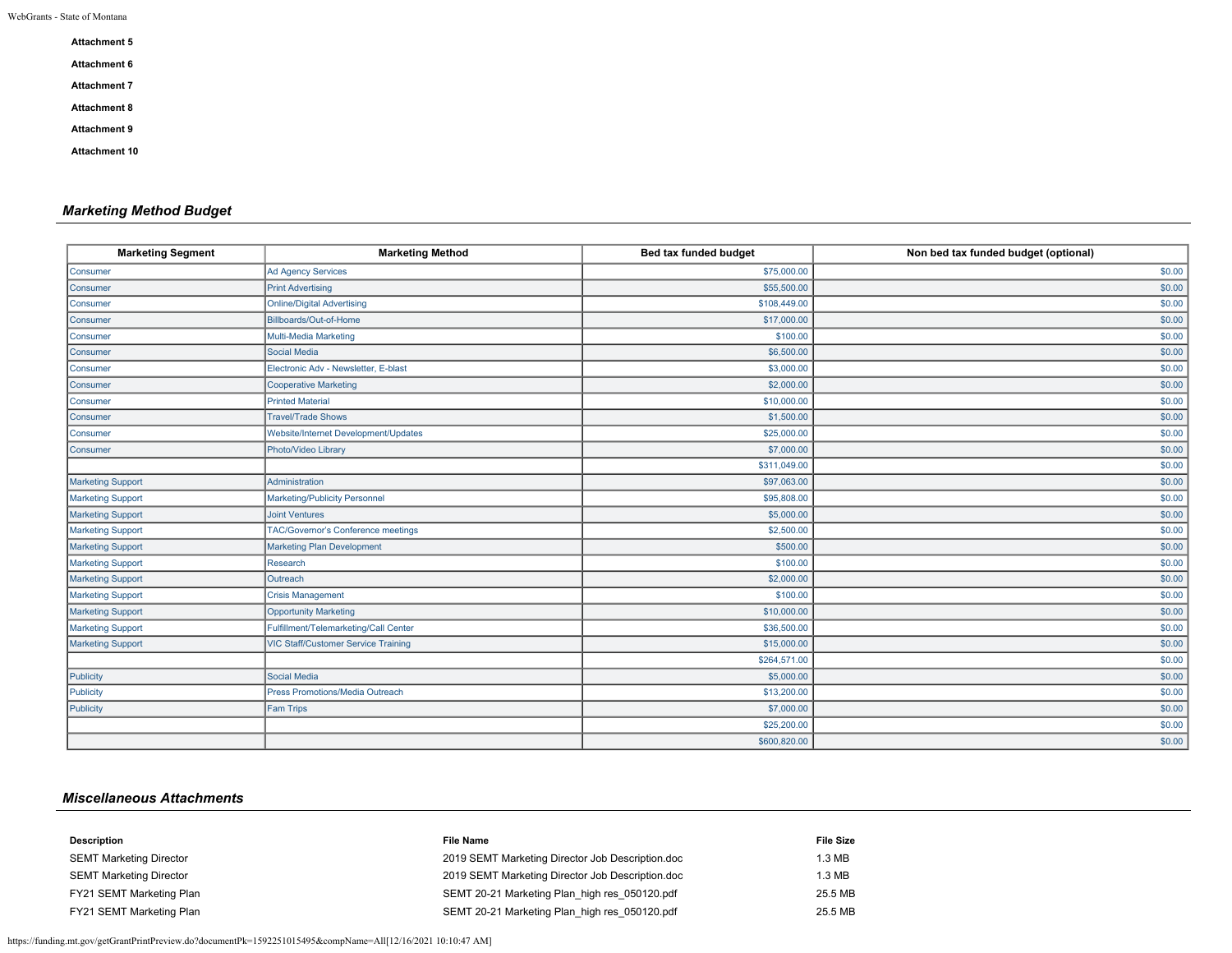# *Reg/CVB Required Documents*

**Description File Name File Size** Required Docs from Visit SEMT (contract, etc.) **[FY21\\_Required Docs.pdf](https://funding.mt.gov/fileDownload.jsp?filename=1593615496311_FY21_Required+Docs.pdf)** FY21\_Required Docs.pdf 777 KB